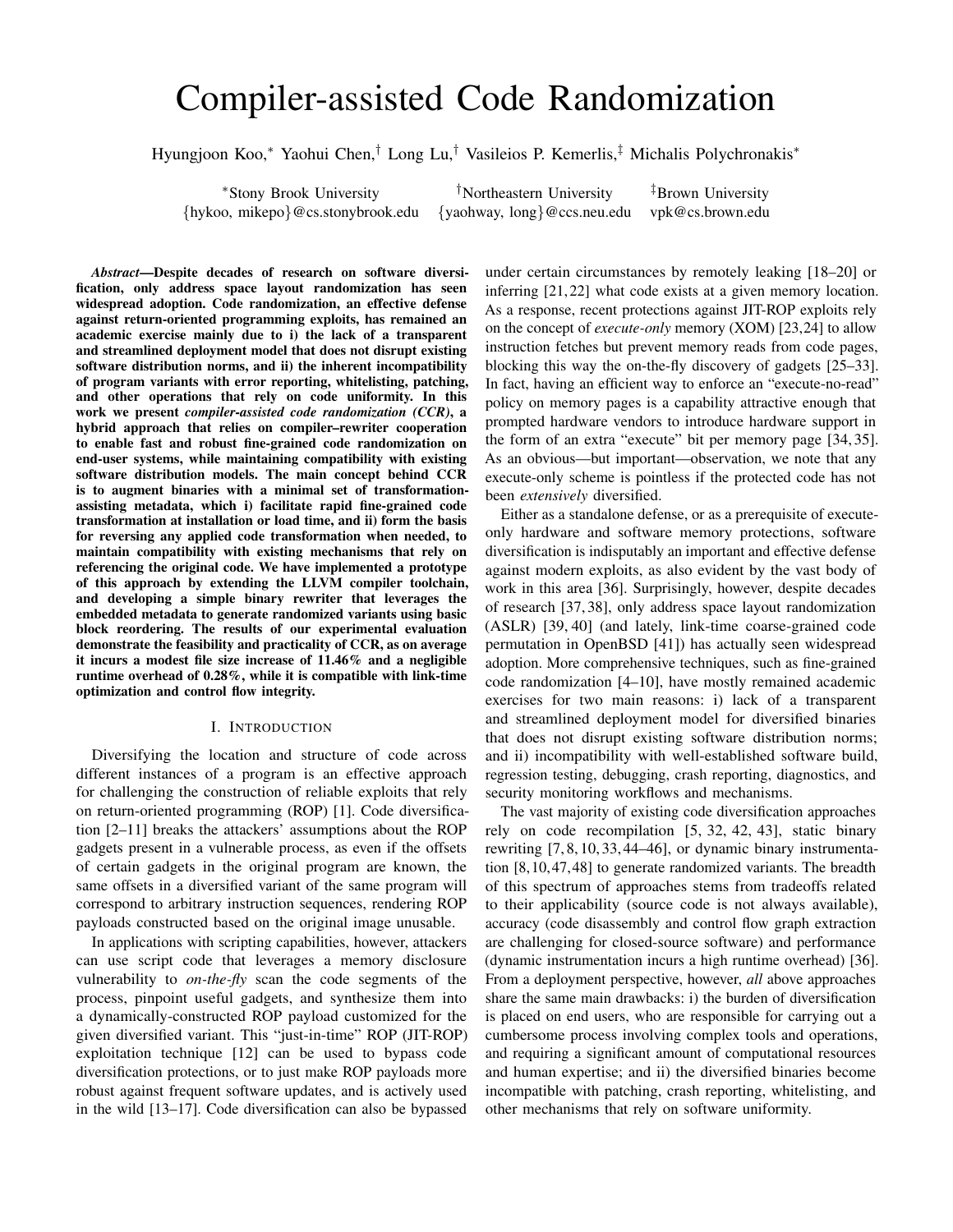An alternative would be to let software vendors carry out the diversification process by delivering pre-randomized executables to end users. Under this model, the availability of source code makes even the most fine-grained forms of code randomization easily applicable, while the distribution of software variants could be facilitated through existing "app stores" [\[2,](#page-13-1)3]. Although seemingly attractive due to its transparency, this deployment model is unlikely to be adopted in practice due to the increased cost that it imposes on vendors for generating and distributing program variants across millions or even billions of users [\[36,](#page-13-16) [49\]](#page-14-5). Besides the (orders-ofmagnitude) higher computational cost for generating a new variant per user, a probably more challenging issue is that software mirrors, content delivery networks, and other caching mechanisms involved in software delivery become useless.

Aiming to combine the benefits of both approaches, in this work we propose *compiler-assisted code randomization (CCR)*, a hybrid method that involves the cooperation of both end users and software vendors for enabling the practical and transparent deployment of code randomization. At the vendor side, the compilation process of the "master binary" (which is meant to be released through existing distribution channels) is extended to collect and embed a set of *transformationassisting metadata* into the final executable. At the client side, a rewriter component processes the augmented binary and rapidly generates a hardened variant by leveraging the embedded metadata, without performing any code disassembly or other complex binary analysis.

The possibility of a hybrid approach has been identified as a potentially attractive solution [\[36\]](#page-13-16), and (to the best of our knowledge) we are the first to attempt an actual feasibility study of this concept by designing, implementing, and evaluating an end-to-end code transformation toolchain. We are not the first though to identify the benefits of augmenting binaries with transformation-assisting metadata, as previous works have proposed load-time diversification schemes based on self-randomizing binaries [\[5,](#page-13-24) [50\]](#page-14-6). The main drawbacks of these approaches are: i) the granularity of the performed randomization, which is limited to whole-function reordering; and ii) the lack of the backwards compatibility and flexibility that a separate rewriter component provides, which allows for selective hardening and fine-tuning according to the characteristics of each particular system.

Although an improvement over no code randomization at all, function permutation is not enough to prevent a wide range of attacks that rely on leaking code pointers to pinpoint gadgets within function bodies [\[19,](#page-13-30) [51–](#page-14-7)[55\]](#page-14-8). It is indicative that recent execute-only memory defenses explicitly require much finergrained randomization than function reordering for that exact purpose [\[20,](#page-13-7) [25,](#page-13-12) [27–](#page-13-31)[33\]](#page-13-13). At the same time, function reordering is quite simple to perform, by just maintaining the existing information regarding function boundaries and code references that object files already contain, which would otherwise be discarded at link time. In contrast, as we show in this work, moving to more fine-grained randomization, such as basic block or instruction reordering, requires keeping a non-trivial amount

of *additional* information that is stripped before the compiler generates each object file, let alone at link time.

Our work makes the following main contributions:

- We propose *compiler-assisted code randomization (CCR)*, a practical and generic code transformation approach that relies on compiler–rewriter cooperation to enable fast and robust diversification of binary executables on end-user systems.
- We have identified a minimal set of metadata that can be embedded into executables to facilitate rapid *finegrained* code randomization at the basic block level, and maintain compatibility with existing mechanisms that rely on referencing the original code.
- We have designed and implemented an open-source prototype of CCR by extending the LLVM/Clang compiler and the GNU gold linker to generate augmented binaries, and developing a binary rewriter that leverages the embedded metadata to generate hardened variants. Our prototype supports existing features including (but not limited to) position independent code, shared objects, exception handling, inline assembly, lazy binding, linktime optimization, and even control flow integrity.
- We have experimentally evaluated our prototype and demonstrate its practicality, as on average it results in a modest file size increase of 11.46%, and incurs a negligible runtime overhead of 0.28%.

# II. MOTIVATION

Code randomization techniques can be categorized into two main types according to their deployment model—more specifically, according to *who* is responsible for randomizing the code (software vendor vs. end user) and *where* the actual randomization takes place (vendor's system vs. user's system). In this section, we discuss these two types of techniques in relation to the challenges that so far have prevented their deployment, and introduce our proposed approach.

# <span id="page-1-0"></span>*A. Diversification by End Users*

The vast majority of code randomization proposals shift the burden of diversification solely to end users, as *they* are responsible for diversifying the obtained software on *their* systems. For open-source software, this entails obtaining its source code, setting up a proper build environment, and recompiling the software with a special toolchain [\[4](#page-13-22)[–6,](#page-13-32) [28,](#page-13-33) [32,](#page-13-25) [55,](#page-14-8) [56\]](#page-14-9). For closed-source software, this entails transforming existing executables using static binary rewriting, sometimes assisted by a runtime component to compensate for the imprecisions of binary code disassembly [\[7–](#page-13-27)[9,](#page-13-34) [11,](#page-13-2) [20,](#page-13-7) [46,](#page-14-2) [47,](#page-14-3) [57\]](#page-14-10). Interested readers are referred to the survey of Larsen et al. [\[36\]](#page-13-16) for an extensive discussion on the many challenges that code randomization techniques based on static binary rewriting face.

From a deployment perspective, however, both compiler-level and rewriter-level techniques share the same main drawbacks: end users (or system administrators) are responsible for diversifying an obtained application through a complex and oftentimes cumbersome process. In addition, this is a process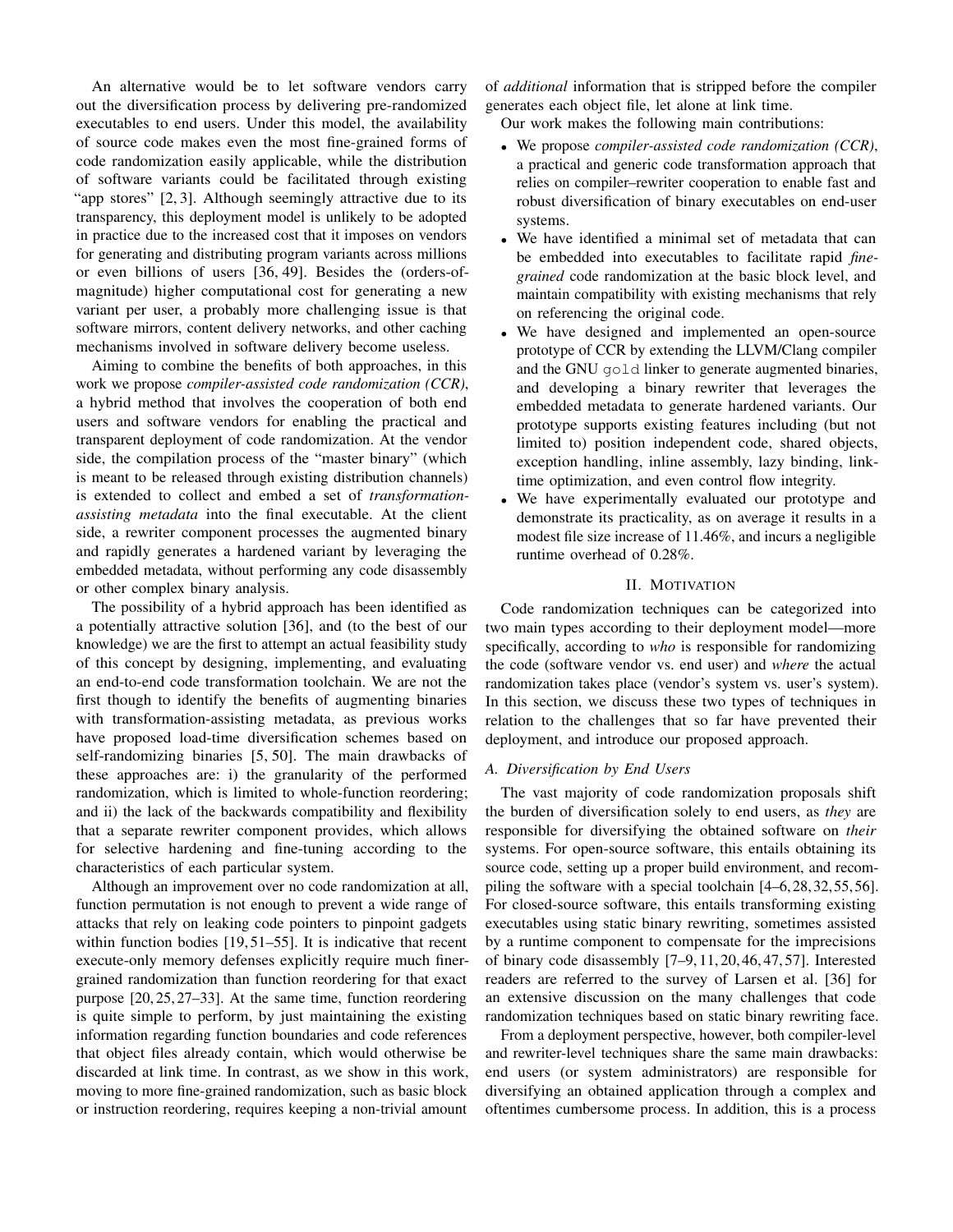that requires substantial computational and human resources in terms of the system on which the diversification will take place, as well as in terms of the time, effort, and expertise needed for configuring the necessary tools and performing the actual diversification. Consequently, it is unrealistic to expect this deployment model to reach the level of transparency that other diversification protections, like ASLR, have achieved.

At the same time, these approaches clash with operations that rely on software uniformity, which is an additional limiting factor against their deployment [\[3,](#page-13-29) [36\]](#page-13-16). When code randomization is applied at the client side, crash dumps and debug logs from randomized binaries refer to meaningless code and data addresses, code signing and integrity checks based on precomputed checksums fail, and patches and updates are not applicable on the diversified instances, necessitating the whole diversification process to be performed again from scratch.

#### *B. Diversification by Software Vendors*

Given that expecting end users to handle the diversification process is a rather unrealistic proposition for facilitating widespread deployment, an alternative is to rely on software vendors for handling the whole process and distributing already diversified binaries—existing app store software delivery platforms are particularly attractive for this purpose [\[2\]](#page-13-1). The great benefit of this model is that it achieves complete transparency from the perspective of end users, as they continue to obtain and install software as before [\[58\]](#page-14-11). Additionally, as vendors are in full control of the distribution process, they can alleviate any error reporting, code signing, and software update issues by keeping (or embedding) the necessary information for each unique variant to carry out these tasks [\[36\]](#page-13-16).

Unfortunately, shifting the diversification burden to the side of software vendors also entails significant costs that in practice make this approach unattractive. The main reason is the increased cost for both *generating* and *distributing* diversified software variants [\[36\]](#page-13-16). Considering that popular software may exceed a billion users [\[49\]](#page-14-5), the computational resources needed for generating a variant per user, per install, upon each new major release, can be prohibitively high from a cost perspective, even when diversification happens only at the late stages of compilation [\[3\]](#page-13-29). Additionally, as each variant is different, distribution channels that rely on caching, content delivery networks, software mirrors, or peer-to-peer transfers, will be rendered ineffective. Finally, at the release time of a new version of highly popular software, an issue of "enough inventory" will arise, as it will be challenging for a server-side diversification system to keep up with the increased demand in such a short time span [\[36\]](#page-13-16).

## *C. Compiler–Rewriter Cooperation*

The security community has identified compiler–rewriter cooperation as a potentially attractive solution for software diversification [\[36\]](#page-13-16), but (to the best of our knowledge) no actual design and implementation attempt has been made before. We discuss in detail our design goals and the benefits of the proposed approach in Section [IV-A.](#page-3-0)

Note that our aim is not to enable reliable code disassembly at the client side (which Larsen et al. [\[36\]](#page-13-16) suggested as a possibility for a hybrid model), but to enable *rapid* and *safe* fine-grained code randomization by simply treating code as a sequence of raw bytes. In this sense, our proposal is more in line with the way ASLR has been deployed: developers must explicitly compile their software with ASLR support (i.e., with relocation information or using position-independent code), while the OS (if it supports ASLR) takes care of performing the actual transformation (i.e., the dynamic linker/loader maps each module to a randomly-chosen virtual address).

This flexibility and backwards compatibility is an important benefit compared to the alternative approach of selfrandomizing binaries [\[5,](#page-13-24) [50\]](#page-14-6). According to the characteristics of each particular system, administrators may opt for randomization at installation or load time (or no randomization at all), and selectively enable or disable additional hardening transformations and instrumentation that may be available. On systems not equipped with the rewriter component, augmented binaries continue to work exactly as before.

#### III. BACKGROUND

To fulfill our goal of generic, transparent, and fast finegrained code randomization at the client side, there is a range of possible solutions that one may consider. In this section, we discuss why existing solutions are not adequate, and provide some details about the compiler toolchain we used.

#### *A. The Need for Additional Metadata*

Static binary rewriting techniques [\[7,](#page-13-27) [47,](#page-14-3) [57\]](#page-14-10) face significant challenges due to indirect control flow transfers, jump tables, callbacks, and other code constructs that result in incomplete or inaccurate control flow graph extraction [\[59](#page-14-12)[–61\]](#page-14-13). More generally applicable techniques, such as in-place code randomization [\[9,](#page-13-34) [11\]](#page-13-2), can be performed even with partial disassembly coverage, but can only apply narrow-scoped code transformations, thereby leaving parts of the code nonrandomized (e.g., complete basic block reordering is not possible). On the other hand, approaches that rely on dynamic binary rewriting to alleviate the inaccuracies of static binary rewriting [\[8,](#page-13-28) [10,](#page-13-23) [47,](#page-14-3) [48\]](#page-14-4) suffer from increased runtime overhead.

A relaxation that could be made is to ensure programs are compiled with debug symbols and relocation information, which can be leveraged at the client side to perform code randomization. Symbolic information facilitates runtime debugging by providing details about the layout of objects, types, addresses, and lines of source code. On the other hand, it does not include *lower-level* information about complex code constructs, such as jump tables and callback routines, nor it contains metadata about (handwritten) assembly code [\[62\]](#page-14-14). To make matters worse, modern compilers attempt to generate cache-friendly code by inserting alignment and padding bytes between basic blocks, functions, objects, and even between jump tables and read-only data [\[63\]](#page-14-15). Various performance optimizations, such as profile-guided [\[64\]](#page-14-16) and link-time [\[65\]](#page-14-17) optimization, complicate code extraction even further—Bao et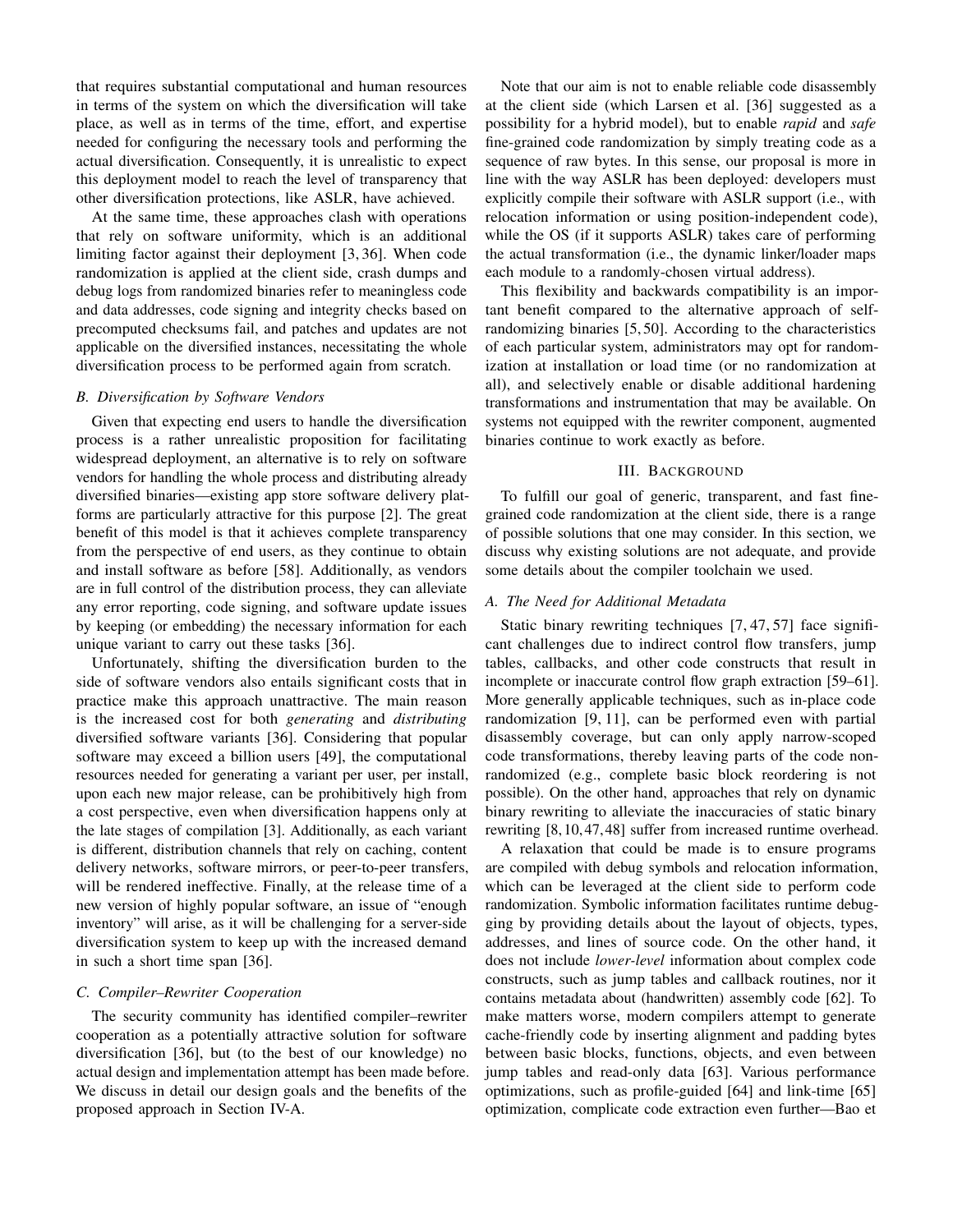al. [\[66\]](#page-14-18), Rui and Sekar [\[67\]](#page-14-19), and others [\[68](#page-14-20)[–70\]](#page-14-21), have repeatedly demonstrated that accurately identifying functions (and their boundaries) in binary code is a challenging task.

In the same vein, Williams-King et al. [\[46\]](#page-14-2) implemented Shuffler, a system that relies on symbolic and relocation information (provided by the compiler and linker) to disassemble code and identify all code pointers, with the goal of performing live code re-randomization. Despite the impressive engineering effort, its authors admit that they *"encountered myriad special cases"* related to inaccurate or missing metadata, special types of symbols and relocations, and jump table entries and invocations. Considering that these numerous special cases occurred just for a particular compiler (GCC), platform (x86-64 Linux), and set of (open-source) programs, it is reasonable to expect that similar issues will arise again, when moving to different platforms and more complex applications.

Based on the above, we argue that relying on *existing* compiler-provided metadata is not a viable approach for building a *generic* code transformation solution. More importantly, the complexity involved in the transformation process performed by the aforementioned schemes (e.g., static code disassembly, control flow graph extraction, runtime analysis, heuristics) is far from what could be considered reasonable for a *fast* and *robust* client-side rewriter, as discussed in Section [II-A.](#page-1-0) Consequently, we opt for augmenting binaries with just the necessary *domain-specific metadata* needed to facilitate safe and generic client-side code transformation (and hardening) without any further binary code analysis.

### <span id="page-3-2"></span>*B. Fixups and Relocations*

When performing code randomization, machine instructions with register or immediate operands do not require any modification after they are moved to a new (random) location. In contrast, if an operand contains a (relative or absolute) reference to a memory location, then it has to be adjusted according to the instruction's new location, the target's new location, or both. (Note that a similar process takes place during the late stages of compilation.)

Focusing on LLVM, whenever a value that is not yet concrete (e.g., a memory location or an external symbol) is encountered during the instruction encoding phase, it is represented by a placeholder value, and a corresponding *fixup* is emitted. Each fixup contains information on how the placeholder value should be rewritten by the assembler when the relevant information becomes available. During the *relaxation* phase [\[71,](#page-14-22) [72\]](#page-14-23), the assembler modifies the placeholder values according to their fixups, as they become known to it. Once relaxation completes, any unresolved fixups become *relocations*, stored in the resulting object file.

Figure [1](#page-3-1) shows a code snippet that contains several fixups and one relocation. The left part corresponds to an object file after compilation, whereas the right one depicts the final executable after linking. Initially, there are four fixups (underlined bytes) emitted by the compiler. As the relocation table shows, however, only a single relocation (which corresponds to fixup  $(1)$ ) exists for address 0x5a7f, because the other three fixups were

| <b>Object File</b>                             |                          | <b>Final Executable</b>              |             |  |  |
|------------------------------------------------|--------------------------|--------------------------------------|-------------|--|--|
| ADDR<br>Byte Code                              | Instructions             | Byte Code                            | <b>ADDR</b> |  |  |
| 0x5A78 48 89 DF                                | rdi, rbx<br>mov          | 48 89 DF<br>0x412D58                 |             |  |  |
| 0x5A7B 4C 89 F6                                | rsi, r14<br>mov          | 89 F6<br>0x412D5B<br>4C              |             |  |  |
| 0x5A7E E8 49 43 00 00                          | call someFunc            | E8<br>0x412D5E<br><i>8D 30 06 00</i> |             |  |  |
| 0x5A83 EB OD                                   | short $0xD - 2$<br>jmp   | 0x412D63<br>EB OD                    |             |  |  |
| 0x5A85 49 39 1C 24                             | [mh], ctr1<br>cmp        | 49 39 1C 24<br>0x412D65              |             |  |  |
| 0x5A89 74 13                                   | short 0x13<br>jz         | 0x412D69<br>74 13                    |             |  |  |
| 0x5A8B 49 39 5C 24 08                          | $[mh+8]$ , $ctr1$<br>cmp | 49 39 5C 24 08<br>0x412D6B           |             |  |  |
| 0x5A90<br>74 51                                | jz __<br>short 0x51      | 74 51<br>0x412D70                    |             |  |  |
| 0x5A92 48 83 C4 08                             | add<br>rsp, 8            | 48 83 C4 08<br>0x412D72              |             |  |  |
| 0x5A965B                                       | rbx<br>pop               | 5 <sub>B</sub><br>0x412D76           |             |  |  |
| 0x5A97 41 5C                                   | r12<br>pop               | 0x412D77<br>41 5C                    |             |  |  |
| 0x5A99 41 5E                                   | r14<br>pop               | 41 5E<br>0x412D79                    |             |  |  |
| 0x5A9B 41 5F                                   | r15<br>pop               | 41 5F<br>0x412D7B                    |             |  |  |
| 0x5A9D C3                                      | retn                     | C <sub>3</sub><br>0x412D7D           |             |  |  |
| Relocation Table for Object File .text Section |                          |                                      |             |  |  |
| OFFSET TYPE                                    | VALUE                    |                                      |             |  |  |
| $0x5a7f$ R_X86_64_PC32 someFunc-0x4 $(1)$<br>. |                          |                                      |             |  |  |

<span id="page-3-1"></span>Fig. 1. Example of the fixup and relocation information that is involved during the compilation and linking process.

resolved by the assembler. Henceforth, we explicitly refer to relocations in object files as *link-time relocations*—i.e., fixups that are left unresolved after the assembly process (to be handled by the linker). Similarly, we refer to relocations in executable files (or dynamic shared objects) as *load-time relocations*—i.e., relocations that are left unresolved after linking (to be handled by the dynamic linker/loader). Note that in this particular example, the final executable does not contain any load-time relocations, as relocation  $(1)$  was resolved during linking  $(0x4349 \rightarrow 0x6308d)$ .

In summary, load-time relocations are a subset of link-time relocations, which are a subset of all fixups. Unfortunately, even if link-time relocations are completely preserved by the linker, they are not sufficient for performing fine-grained code randomization. For instance, fixup  $(2)$  is earlier resolved by the assembler, but is essential for basic block reordering, as the respective single-byte jmp instruction may have to be replaced by a four-byte one—if the target basic block is moved more than 127 bytes forward or 126 bytes backwards from the jmp instruction itself. Evidently, comprehensive fixups are *pivotal* pieces of information for fine-grained code shuffling, and should be promoted to first-class metadata by modern toolchains in order to provide support for generic, transparent, and compatible code diversification.

# IV. ENABLING CLIENT-SIDE CODE DIVERSIFICATION

# <span id="page-3-0"></span>*A. Overall Approach*

Our design is driven by the following two main goals, which so far have been limiting factors for the actual deployment of code diversification in real-world environments:

*Practicality:* From a deployment perspective, a practical code diversification scheme should not disrupt existing features and software distribution models. Requiring software vendors to generate a diversified copy per user, or users to recompile applications from source code or transform them using complex binary analysis tools, have proven to be unattractive models for the deployment of code diversification.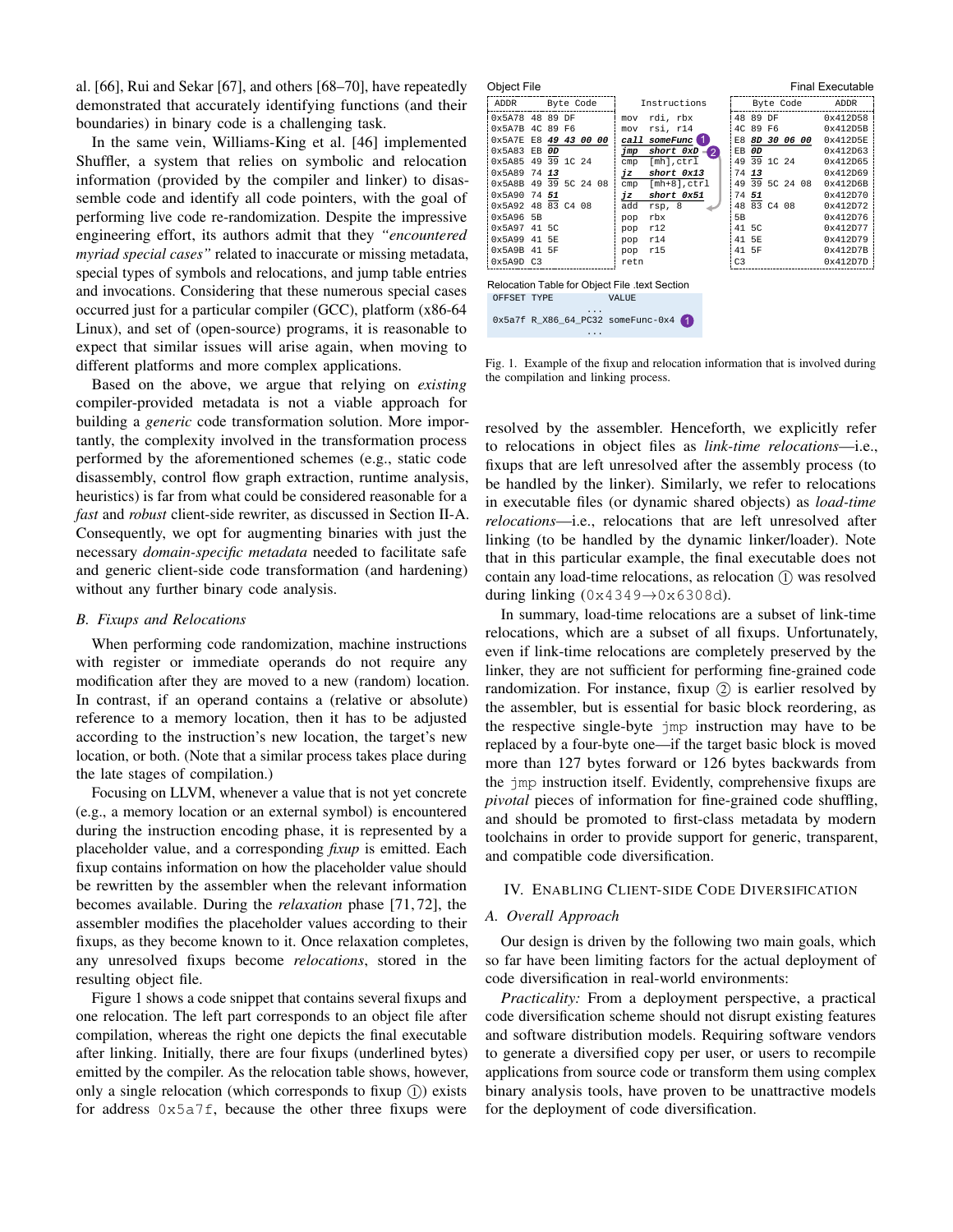*Compatibility:* Code randomization is a highly disruptive operation that should be safely applicable even for complex programs and code constructs. At the same time, code randomization inherently clashes with well-established operations that rely on software uniformity. These include security and quality monitoring mechanisms commonly found in enterprise settings (e.g., code integrity checking and whitelisting), as well as crash reporting, diagnostics, and self-updating mechanisms.

Augmenting compiled binaries with metadata that enable their subsequent randomization at installation or load time is an approach fully compatible with existing software distribution norms. The vast majority of software is distributed in the form of compiled binaries, which are carefully generated, tested, signed, and released through official channels by software vendors. On each endpoint, at installation time, the distributed software typically undergoes some post-processing and customization, e.g., its components are decompressed and installed in appropriate locations according to the system's configuration, and sometimes they are even further optimized according to the client's architecture, as is the case with Android's ahead-of-time compilation [\[73\]](#page-14-24) or the Linux kernel's architecture-specific optimizations [\[74\]](#page-14-25). Under this model, code randomization can fittingly take place as an additional postprocessing task during installation.

As an alternative, randomization can take place at load time, as part of the modifications that the loader makes to code and data sections for processing relocations [\[75\]](#page-14-26). However, to avoid extensive user-perceived delays due to the longer rewriting time required for code randomization, a more viable approach would be to maintain a supply of pre-randomized variants (e.g., an OS service can be generating them in the background), which can then instantly be picked by the loader.

Note that this distribution model is followed *even for opensource software*, as installing binary executables through package management systems (e.g., apt-get) offers unparalleled convenience compared to having to compile each new or updated version of a program from scratch. More importantly, under such a scheme, each endpoint can choose among different levels of diversification (hardening vs. performance), by taking into consideration the anticipated exposure to certain threats [\[76\]](#page-14-27), and the security properties of the operating environment (e.g., private intranet vs. Internet-accessible setting).

The embedded metadata serves two main purposes. First, it allows the safe randomization of even complex software without relying on imprecise methods and incomplete symbolic or debug information. Second, it forms the basis for *reversing* any applied code transformation when needed, to maintain compatibility with existing mechanisms that rely on referencing the original code that was initially distributed.

Figure [2](#page-4-0) presents a high-level view of the overall approach. The compilation process remains essentially the same, with just the addition of metadata collection and processing steps during the compilation of each object file and the linking of the final *master* executable. The executable can then be provided to users and endpoints through existing distribution channels and mechanisms, without requiring any changes.



<span id="page-4-0"></span>Fig. 2. Overview of the proposed approach. A modified compiler collects metadata for each object file (I), which is further updated and consolidated at link time into a single extra section in the final executable  $(2)$ . At the client side, a binary rewriter leverages the embedded metadata to rapidly generate randomized variants of the executable  $\circled{3}$ .

As part of the installation process on each endpoint, a *binary rewriter* generates a randomized version of the executable by leveraging the embedded metadata. In contrast to existing code diversification techniques, this transformation does not involve any complex and potentially imprecise operations, such as code disassembly, symbolic information parsing, reconstruction of relocation information, introduction of pointer indirection, and so on. Instead, the rewriter performs simple transposition and replacement operations based on the provided metadata, treating all code sections as *raw binary data*. Our prototype implementation, discussed in detail in Section [V,](#page-8-0) currently supports fine-grained randomization at the granularity of functions and basic blocks, is oblivious to any applied compiler optimizations, and supports static executables, shared objects, PIC, partial/full RELRO [\[77\]](#page-14-28), exception handling, LTO, and even CFI.

#### <span id="page-4-1"></span>*B. Compiler-level Metadata*

Our work is based on LLVM [\[78\]](#page-14-29), which is widely used in both academia and industry, and we picked the ELF format and the x86-64 architecture as our initial target platform. Figure [3](#page-5-0) illustrates an example of the ELF layout generated by Clang (LLVM's native C/C++/Objective-C compiler).

*1) Layout Information:* Initially, the range of the transformable area is identified, as shown in the left side of Figure [3.](#page-5-0) This area begins at the offset of the first object in the .text section and comprises all user-defined objects that can be shuffled. We modified LLVM to append a new section named .rand in every compiled object file so that the linker can be aware of which objects have embedded metadata. In our current prototype, we assume that all user-defined code is consecutive. Although it is possible to have intermixed code and data in the same section, we have ignored this case for now, as by default LLVM does not mix code and data when emitting  $x86$  code. This is the case for other modern compilers too—Andriesse et al. [\[79\]](#page-14-30) could identify 100% of the instructions when disassembling GCC and Clang binaries (but CFG reconstruction still remains challenging).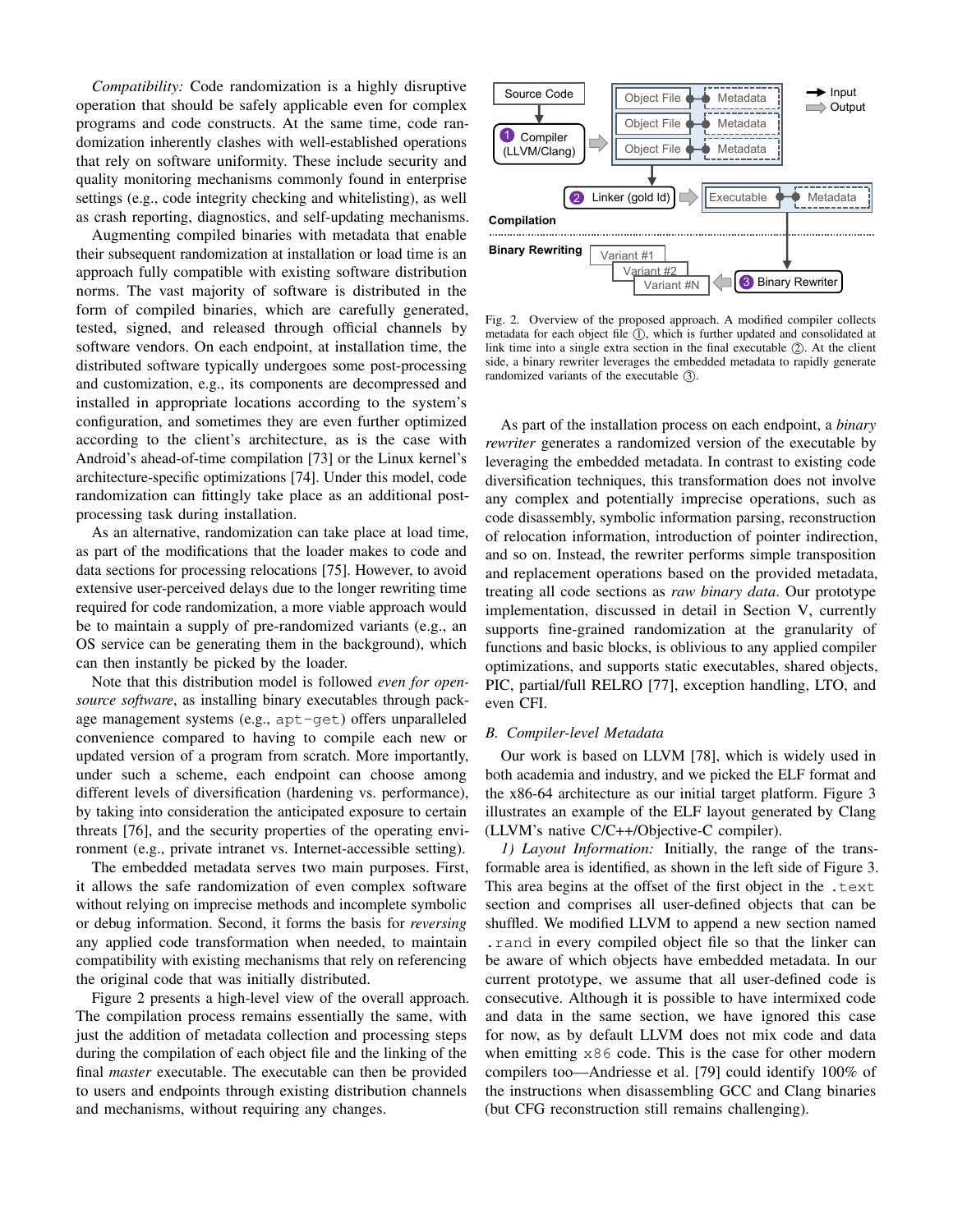

<span id="page-5-0"></span>Fig. 3. An example of the ELF layout generated by Clang (left), with the code of a particular function expanded (center and right). The leftmost and rightmost columns in the code listing ("BBL" and "Fragment") illustrate the relationships between basic blocks and LLVM's various kinds of fragments: data (DF), relaxable (RF), and alignment (AF). Data fragments are emitted by default, and may span consecutive basic blocks (e.g., BBL #1 and #2). The relaxable fragment #1 is required for the branch instruction, as it may be expanded during the relaxation phase. The padding bytes at the bottom correspond to a separate fragment, although they do not belong to any basic block.

When loading a program, a sequence of startup routines assist in bootstrap operations, such as setting up environment variables and reaching the first user-defined function (e.g., main()). As shown in Figure [3,](#page-5-0) the linker appends several object files from libc into the executable for this purpose (crt1.o, cri.o, crtbegin.o). Additional object files include process termination operations (crtn.o, crtend.o). Currently, these automatically-inserted objects are out of transformation—this is an implementation issue that can be easily addressed by ensuring that a set of augmented versions of these objects is made available to the compiler. At program startup, the function \_start() in crt1.o passes five parameters to \_\_libc\_start\_main(), which in turn invokes the program's main() function. One of the parameters corresponds to a pointer to main(), which we need to adjust after main() has been displaced.

The metadata we have discussed so far are updated at link time, according to the final layout of all objects. The upper part of Table [I](#page-6-0) summarizes the collected layout-related metadata.

<span id="page-5-1"></span>*2) Basic Block Information:* The bulk of the collected metadata is related to the size and location of objects, functions, basic blocks (BBL), and fixups, as well as their relationships. For example, a fixup inherently belongs to a basic block, a basic block is a member of a function, and a function is included in an object. The LLVM backend goes through a very complex code generation process which involves all scheduled module and function passes for emitting globals, alignments, symbols, constant pools, jump tables, and so on. This process

is performed according to an internal hierarchical structure of *machine functions*, *machine basic blocks*, and *machine instructions*. The machine code (MC) framework of the LLVM backend operates on these structures and converts machine instructions into the corresponding target-specific binary code. This involves the EmitInstruction() routine, which creates a new chunk of code at a time, called a *fragment*.

As a final step, the assembler (MCAssembler) assembles those fragments in a target-specific manner, decoupled from any logically hierarchical structure—that is, the unit of the assembly process is the fragment. We internally label each instruction with the corresponding parent basic block and function. The collection process continues until instruction relaxation has completed, to capture the emitted bytes that will be written into the final binary. As part of the final metadata, however, these labels are not essential, and can be discarded. As shown in Table [I,](#page-6-0) we only keep information about the lower boundary of each basic block, which can be the end of an object (OBJ), the end of a function (FUN), or the beginning of the next basic block (BBL).

Going back to the example of Figure [3,](#page-5-0) we identify three types of *data*, *relaxable*, and *alignment* fragments, shown at the right side of the figure. The center of the figure shows the emitted bytes as generated by Clang, and their corresponding code as extracted by the IDA Pro disassembler, for the *j*-th function of the *i*-th object in the code section. The function consists of five basic blocks, eight fragments, and contains eleven fixups (underlined bytes).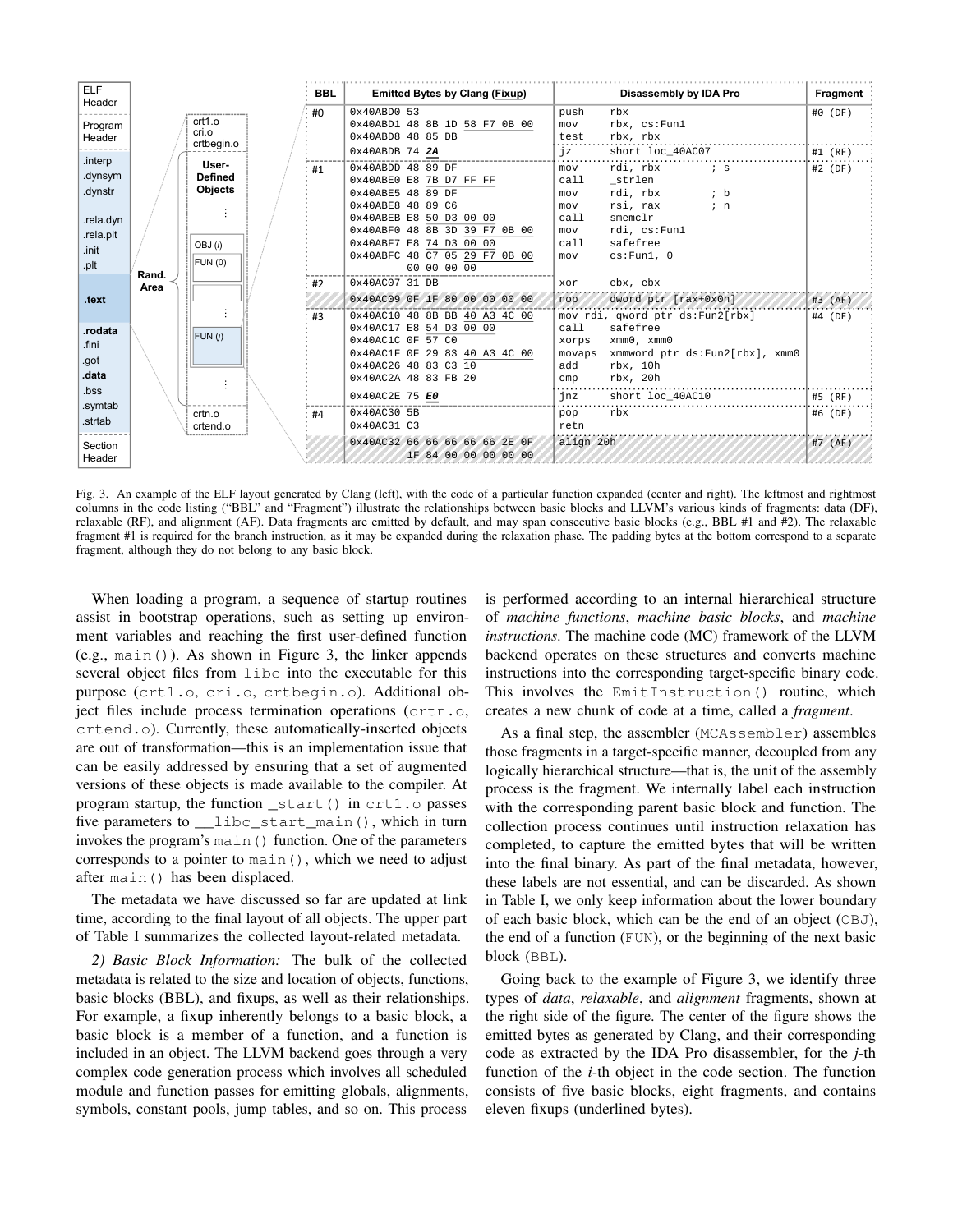TABLE I COLLECTED RANDOMIZATON-ASSISTING METADATA

<span id="page-6-0"></span>

| Metadata                    | <b>Collected Information</b>                                                                                                            | <b>Collection time</b>                                          |
|-----------------------------|-----------------------------------------------------------------------------------------------------------------------------------------|-----------------------------------------------------------------|
| Layout                      | Section offset to first object<br>Section offset to main ()<br>Total code size for randomization                                        | Linking<br>Linking<br>Linking                                   |
| <b>Basic Block</b><br>(BBL) | BBL size (in bytes)<br>BBL boundary type (BBL, FUN, OBJ)<br>Fall-through or not<br>Section name that BBL belongs to                     | Linking<br>Compilation<br>Compilation<br>Compilation            |
| Fixup                       | Offset from section base<br>Dereference size<br>Absolute or relative<br>Type (c2c, c2d, d2c, d2d)<br>Section name that fixup belongs to | Linking<br>Compilation<br>Compilation<br>Linking<br>Compilation |
| Jump Table                  | Size of each jump table entry<br>Number of jump table entries                                                                           | Compilation<br>Compilation                                      |

As discussed in Section [III-B,](#page-3-2) relaxable fragments are generated only for branch instructions and contain just a single instruction. Alignment fragments correspond to padding bytes. In this example, there are two alignment fragments (#3 and #7): one between basic blocks #2 and #3, and one between function *j* and the following function. For metadata compactness, alignment fragments are recorded as part of the metadata for their preceding basic blocks. The rest of the instructions are emitted as part of data fragments.

Another consideration is *fall-through* basic blocks. A basic block terminated with a conditional branch implicitly falls through its successor depending on the evaluation of the condition. In Figure [3,](#page-5-0) the last instruction of BBL #0 jumps to BBL #2 when the zero flag is set, or control falls through to BBL #1. Such fall-through basic blocks must be marked so that they can be treated appropriately during reordering, as discussed in Section [IV-D.](#page-7-0)

<span id="page-6-2"></span>*3) Fixup Information:* Evaluating fixups and generating relocation entries are part of the last processing stage during layout finalization, right before emitting the actual code bytes. Note that this phase is orthogonal to the optimization level used, as it takes place after all LLVM optimizations and passes are done. Each fixup is represented by its offset from the section's base address, the size of the target (1, 2, 4, or 8 bytes), and whether it represents a relative or absolute value.

As shown in Table [I,](#page-6-0) we categorize fixups into four groups, similar to the scheme proposed by Wang et al. [\[80\]](#page-14-31), depending on their location (source) and the location of their target (destination): code-to-code (c2c), code-to-data (c2d), datato-code (d2c), and data-to-data (d2d). We define data as a universal region that includes all other sections except the .text section. This classification helps in increasing the speed of binary rewriting when patching fixups after randomization, as discussed in Section [IV-D.](#page-7-0)

*4) Jump Table Information:* Due to the complexity of some jump table code fragments, extra metadata needs to be kept for their correct handling during randomization. For non-PIC/PIE (position independent code/executable) binaries, the compiler generates jump table entries that point to targets using their



<span id="page-6-1"></span>Fig. 4. Example of jump table code generated for non-PIC and PIC binaries.

absolute address. In such cases, it is trivial to update these destination addresses based on their corresponding fixups that already exist in the data section.

In PIC executables, however, jump table entries correspond to *relative* offsets, which remain the same irrespectively of the executable's load address. Figure [4](#page-6-1) shows the code generated for a jump table when compiled without and with the PIC/PIE option. In the non-PIC case, the jmp instruction directly jumps to the target location  $(1)$  by dereferencing the value of an 8-byte absolute address  $(2)$  according to the index register  $r dx$ , as the address of the jump table is known at link time (0x4A39A0). On the other hand, the PIC-enabled code needs to compute the target with a series of arithmetic instructions. It first loads the base address of the jump table into  $rax(3)$ , then reads from the table the target's relative offset and stores it in rcx, and finally computes the target's absolute address  $\left($  $\right)$  by adding to the relative offset the table's base address.

To appropriately patch such jump table constructs, for which no additional information is emitted by the compiler, the only extra information we must keep is the number of entries in the table, and the size of each entry. This information is kept along with the rest of the fixup metadata, as shown in Table [I,](#page-6-0) because the relative offsets in the jump table entries should be updated after randomization according to the new locations of the corresponding targets.

## <span id="page-6-3"></span>*C. Link-time Metadata Consolidation*

The main task of the linker is to merge multiple object files into a single executable. The linking process consists of three main tasks: constructing the final layout, resolving symbols, and updating relocation information. First, the linker maps the sections of each object into their corresponding locations in the final sections of the executable. During this process, alignments are adjusted and the size of extra padding for each section is decided. Then, the linker populates the symbol table with the final location of each symbol after the layout is finalized. Finally, it updates all relocations created by the assembler according to the final locations of those resolved symbols. These operations influence the final layout, and consequently affect the metadata that has already been collected at this point. It is thus crucial to update the metadata according to the final layout that is decided at link time.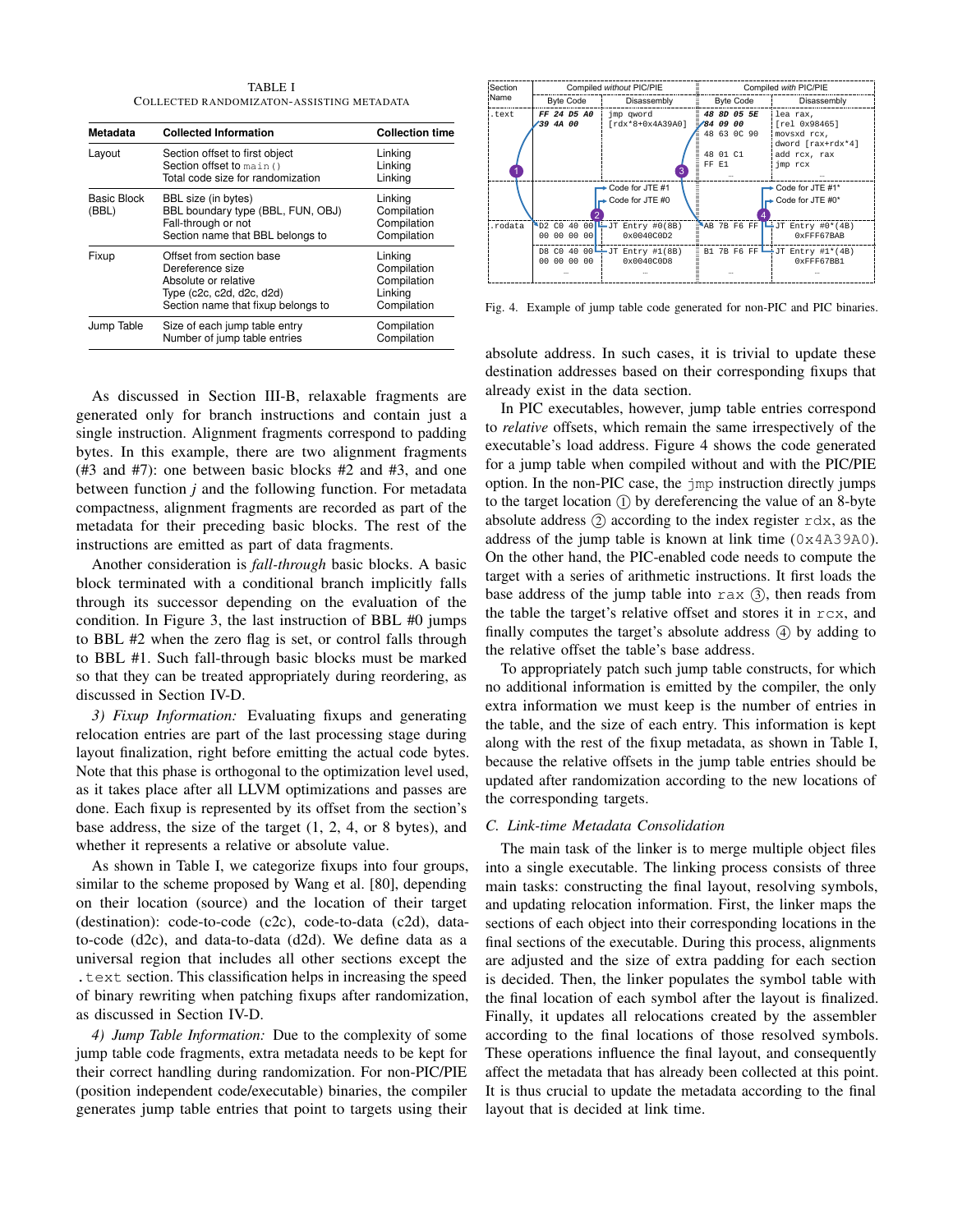Our CCR prototype is based on the GNU gold ELF linker that is part of binutils. It aims to achieve faster linking times compared to the GNU linker  $(1d)$ , as it does not rely on the standard binary file descriptor (BFD) library. Additional advantages include lower memory requirements and parallel processing of multiple object files [\[81\]](#page-14-32).

Figure [5](#page-7-1) provides an overview of the linking process and the corresponding necessary updates to the collected metadata. Initially, the individual sections of each object are merged into a single one, according to the naming convention  $(1)$ . For example, the two code sections .text.obj1 and .text.obj2 of the two object files are combined into a single .text section. Similarly, the metadata from each object is extracted and incorporated into a single section, and all addresses are updated according to the final layout  $(2)$ .

As part of the section merging process, the linker introduces padding bytes between objects in the same section  $(3)$ . At this point, the size of the basic block at the end of each object file has to be adjusted by increasing it according to the padding size. This is similar to the treatment of alignment bytes within an object file, which is considered as part of the preceding basic block (as discussed in Section [IV-B2\)](#page-5-1). Note that we do not need to update anything related to whole functions or objects, as our representation of the layout relies solely on basic blocks. Updating the size of the basic blocks that are adjacent to padding bytes is enough for deriving the final size of functions and objects.

Once the layout is finalized and symbols are resolved, the linker updates the relocations recorded by the assembler  $(4)$ . Any fixups that were already resolved at compilation time are not available in this phase, and thus the corresponding metadata remains unchanged, while the rest is updated accordingly. Finally, the aggregation of metadata is completed  $(5)$  by updating the binary-level metadata discussed in Section [IV-B,](#page-4-1) including the offset to the first object, the total code size for transformation, and the offset to the main function (if any).

A special case that must be considered is that a single object file may contain multiple .text, .rodata, .data or .data.rel.ro sections. For instance, C++ binaries often have several code and data sections according to a name mangling scheme, which enables the use of the same identifier in different namespaces. The compiler blindly constructs these sections without considering any possible redundancy, as it can only process the code of a single object file at a time. In turn, when the linker observes redundant sections, it nondeterministically keeps one of them and discards the rest [\[82\]](#page-14-33). This deduplication process can cause discrepancies in the layout and fixup information kept as part of our metadata, and thus the corresponding information about all removed sections is discarded at this stage. This process is facilitated by the section name information that is kept for basic blocks and fixups during compilation. Note that section names are optional attributes required only at link time. Consequently, after deduplication has completed, any remaining section name information about basic blocks and fixups is discarded, further reducing the size of the final metadata.



<span id="page-7-1"></span>Fig. 5. Overview of the linking process. Per-object metadata is consolidated into a single section.

# <span id="page-7-0"></span>*D. Code Randomization*

To strike a balance between performance and randomization entropy, we have opted to maintain some of the constraints imposed by the code layout decided at link time, due to short fixup sizes and fall-through basic blocks. As mentioned earlier, these constraints can be relaxed by modifying the width of short branches and adding new branches when needed. However, our current choice has the simplicity and performance benefit of keeping the total size of code the same, which helps in maintaining caching characteristics due to spatial locality. To this end, we prioritize basic block reordering at intra-function level, and then proceed with function-level reordering.

Distance constraints due to fixup size may occur in both function and basic block reordering. For instance, it is typical for functions to contain a short fixup that refers to a *different* function, as part of a jump instruction used for tail-call optimization. At the rewriting phase, basic block reordering proceeds without any constraints if: (a) the parent function of a basic block does not have any distance-limiting fixup, or (b) the size of the function allows reaching all targets of any contained short fixups. Note that the case of multiple functions sharing basic blocks, which is a common compiler optimization, is fully supported.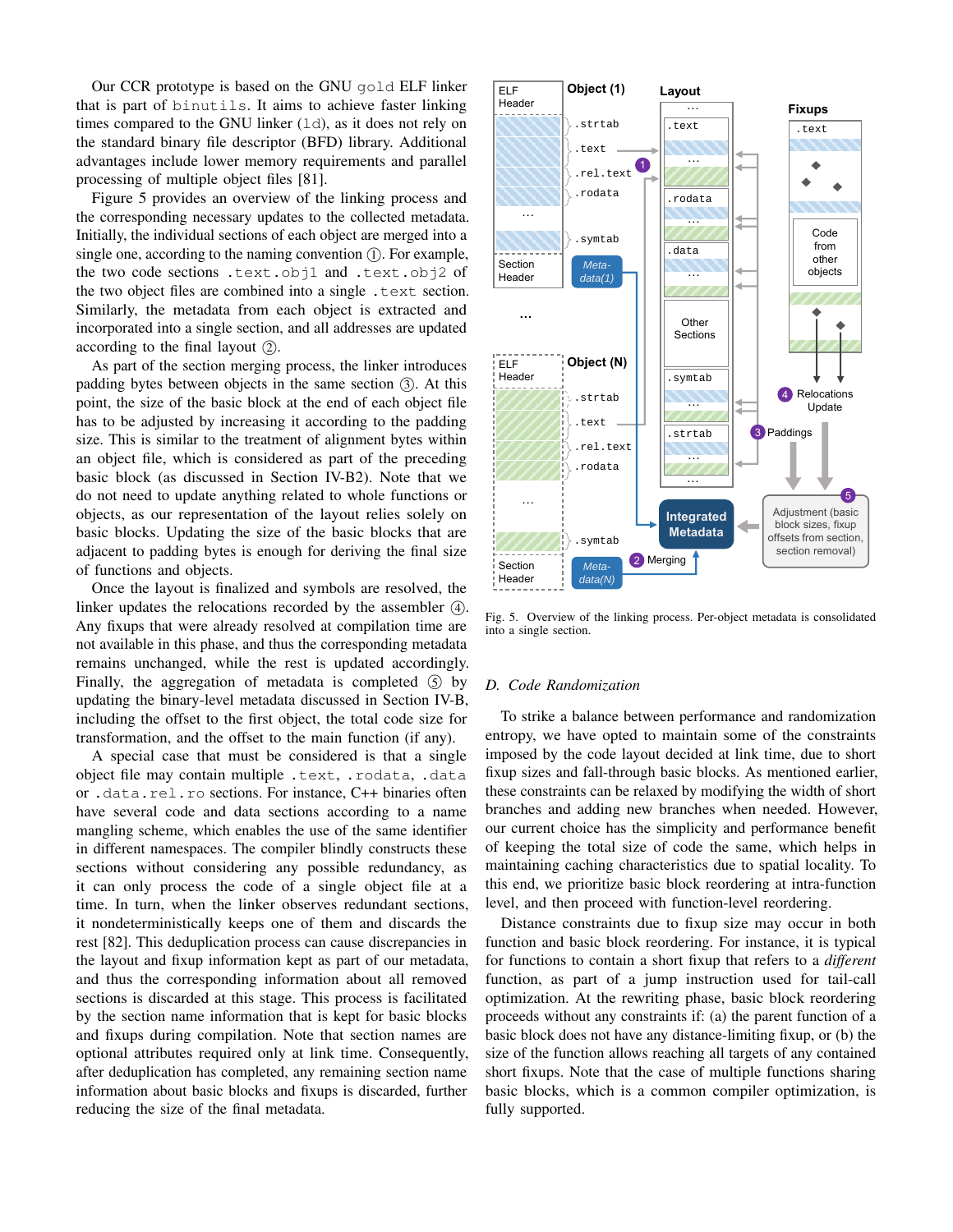From an implementation perspective, the simplest solution for fall-through basic blocks is to assume that both child blocks will be displaced away, in which case an *additional* jump instruction must be inserted for the previously fall-through block. From a performance perspective, however, a better solution is to avoid adding any extra instructions and keep *either* of the two child basic blocks adjacent to its parent—this can be safely done by inverting the condition of the branch when needed. In our current implementation we have opted for this second approach, but have left branch inversion as part of our future work. As shown in Section [VI-E,](#page-10-0) this decision does not impact the achieved randomization entropy.

After the new layout is available, it is essential to ensure fixups are updated accordingly. As discussed in Section [IV-B3,](#page-6-2) we have classified fixups into four categories: c2c, c2d, d2c and d2d. In case of d2d fixups, no update is needed because we diversify only the code region, but we still include them as part of the metadata in case they are needed in the future. The dynamic linking process relies on c2d (relative) fixups to adjust pointers to shared libraries at runtime.

#### V. IMPLEMENTATION

<span id="page-8-0"></span>Our CCR prototype supports ELF executables for the Linux x86-64 platform. To augment binaries, we modified LLVM/Clang v3.9.0 [\[78\]](#page-14-29) and the gold linker v2.27 of GNU Binutils [\[83\]](#page-14-34). At the user side, binary executable randomization is performed by a custom binary rewriter that leverages the embedded metadata. In this section, we discuss the main modifications that were required in the compiler and linker, and the design of our binary rewriter. We encountered many challenges and pitfalls in our attempt to maintain compatibility with advanced features such as inline assembly, lazy binding, exception handling, link-time optimization, and additional protections like control flow integrity. Interested readers can find further details regarding those issues in the Appendix.

*a) Compiler:* In our attempt to modify the right spots in LLVM for collecting the necessary metadata, we encountered several challenges. First, as explained in Section [IV-B2,](#page-5-1) the assembler operates on an entirely separate view based on fragments and sections, compared to the logical view of basic blocks and functions. For this reason, we had to modify the LLVM backend itself, rather than writing an LLVM pass, which would be more convenient, as LLVM offers a flexible interface for implementing optimizations and transformations.

Second, recall that fine-grained randomization necessitates absolute accuracy when it comes to basic block sizes. A single misattributed byte can result in the whole code layout being incorrect. In this regard, obtaining the exact size of each instruction is important for deriving the right sizes of both its parent basic block and function. In our implementation, extracting this information relies on labeling the parents of each and every instruction. However, we encountered several cases of instructions not belonging to any basic block. For example, sequences like cld; rep stos; may appear without any parent label. These are handled by including the instructions as part of the basic block of the previous instruction.



<span id="page-8-1"></span>Fig. 6. Overview of the rewriting process. The rewriter parses the augmented ELF binary (a) and organizes all information required for randomization in a tree data structure (b). Randomization is performed based on this structure (c), and the new layout is then written into the final binary (d).

*b) Linker:* The linker performs several operations that influence considerably the final binary layout, and many of them required special consideration. First, there are cases of object files with zero size, e.g., when a source code file contains just a definition of a structure, without any actual code. Interestingly, such objects result in padding bytes that must be carefully accounted for when randomizing the last basic block of an object. Besides removing the metadata for redundant sections due to the deduplication process (discussed in Section [IV-C\)](#page-6-3), there are other sections that require special handling. These include .text.unlikely, .text.exit, .text.startup, and .text.hot, which the GNU linker handles differently for compatibility purposes. The special sections have unique features including independent positions (ahead of all other code) and redundant section names within a single object file (i.e., multiple .text.startup sections), resulting in non-consecutive user-defined code in the .text section that must be precisely captured as part of our metadata for randomization to function properly.

*c) Binary Rewriter:* We developed our custom binary rewriter in Python, and used the pyelftools library for parsing ELF files [\[84\]](#page-14-35). The rewriter takes the augmented ELF executable to be randomized as its sole input. The core randomization engine is written in ∼2KLOC. The simple nature of the rewriter makes it easy to be integrated as part of existing software installation workflows. In our prototype, we have integrated it with Linux's apt package management system through apt's wrapper script functionality.

As illustrated in Figure [6,](#page-8-1) binary rewriting comprises four phases. Initially, the ELF binary is parsed and some sanity checks are performed on the extracted metadata. We employ Protocol Buffers for metadata serialization, as they provide a clean, efficient, and portable interface for structured data streams [\[85\]](#page-14-36). To minimize the overall size of the metadata, we use a compact representation by keeping only the minimum amount of information required. For example, as discussed in Section [IV-B2,](#page-5-1) basic block records denote whether they belong to the end of a function or the end of an object (or both),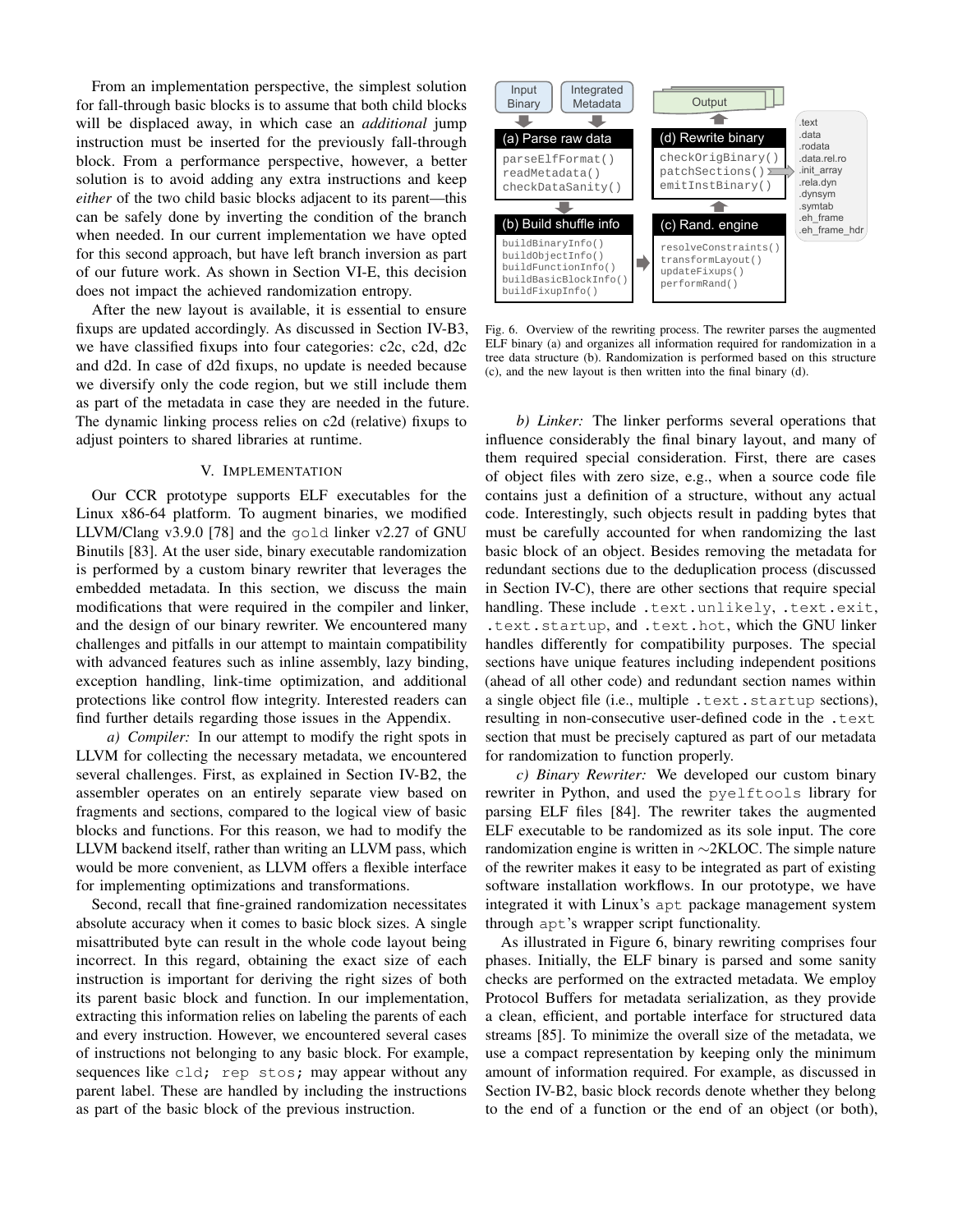

<span id="page-9-0"></span>Fig. 7. Performance overhead of fine-grained (function vs. basic block reordering) randomization for the SPEC CPU2006 benchmark tests.

without keeping any extra function or object information per block. The final metadata is stored in a special . rand section, which is further compressed using zlib. Next, all information regarding the relationships between objects, functions, basic blocks, and fixups is organized in an optimized data structure, which the randomization engine uses to transform the layout, resolve any constraints, and update target locations.

# VI. EXPERIMENTAL EVALUATION

We evaluated our CCR prototype in terms of runtime overhead, file size increase, randomization entropy, and other characteristics. Our experiments were performed on a system equipped with an Intel i7-7700 3.6GHz CPU, 32GB RAM, running the 64-bit version of Ubuntu 16.04.

# *A. Randomization Overhead*

We started by compiling the entire SPEC CPU2006 benchmark suite (20 C and C++ programs) with our modified LLVM and  $q$ old linker, using the  $-02$  optimization level and without the PIC option. Next, we generated 20 different variants of each program, 10 using function reordering and 10 more using function and basic block reordering. Each run was performed 10 times for the original programs, and a single time for each of the 20 variants.

Figure [7](#page-9-0) shows a boxplot of the runtime overhead for function reordering and basic block reordering. The dark horizontal line in each box corresponds to the median overhead value, which mostly ranges between zero and one across all programs. The top and bottom of each box correspond to the upper and lower quartile, while the whiskers to the highest and lowest value, excluding outliers, which are denoted by small circles (there were 14 such cases out of the total 400 variants, exhibiting an up to 7% overhead). Overall, the average performance overhead is negligible at 0.28%, with a 1.37 standard deviation. The average overhead per benchmark is reported in Table [II,](#page-11-0) which also includes further information about the layout and fixups of each program.

Interesting cases are mcf and milc, the variants of which consistently exhibit a slight performance improvement, presumably due to better cache locality (we performed an extra

round of experiments to verify it). In contrast, xalancbmk exhibited a distinguishably high average overhead of 4.9%. Upon further investigation, we observed a significant increase in the number of L1 instruction cache misses for its randomized instances. Given that xalancbmk is one of the most complex benchmarks, with a large number of functions and heavy use of indirect control transfers, it seems that the disruption of cache locality due to randomization has a much more pronounced effect. For such cases, it may be worth exploring profile-guided randomization approaches that will preserve the code locality characteristics of the application.

# *B. ELF File Size Increase*

Augmenting binaries with additional metadata entails the risk of increasing their size at levels that may become problematic. As discussed earlier, this was an issue that we took into consideration when deciding what information to keep, and optimized the final metadata to include only the minimum amount of information necessary for code diversification.

As shown in Table [II,](#page-11-0) file size increase ranges from 1.68% to 20.86%, with an average of 11.46% (13.3% for the SPEC benchmarks only). We consider this a rather modest increase, and do not expect it to have any substantial impact to existing software distribution workflows. The Layout columns (Objs, Funcs, BBLs) show the number of object files, functions, and basic blocks in each program. As expected, the metadata size is proportional to the size of the original code. Note that the generated randomized variants do not include any of the metadata, so their size is the same as the original binary.

# *C. Binary Rewriting Time*

We measured the rewriting time of our CCR prototype by generating 100 variants of each program and reporting the average processing time. We repeated the experiment twice, using function and basic block reordering, respectively. As shown in Table [II](#page-11-0) (Rewriting columns) the rewriting process is very quick for small binaries, and the processing time increases linearly with the size of the binary. The longest processing time was observed for xalancbmk, which is the largest and most complex (in terms of number of basic blocks and fixups) among the tested binaries. All but four programs were randomized in under 9s, and more than half of them in under 1s.

The reported numbers include the process of updating the debug symbols present in the . symtab section. As this is not needed for production (stripped) binaries, the rewriting time in practice will be shorter—indicatively, for xalancbmk, it is 30% faster when compiled without symbols. Note that our rewriter is just a proof of concept, and further optimizations are possible. Currently, the rewriting process involves parsing the raw metadata, building it into a tree representation, resolving any constraints in the randomized layout, and generating the final binary. We believe that the rewriting speed can be further optimized by improving the logic of our rewriter's randomization engine. Moving from Python to C/C++ is also expected to increase speed even further.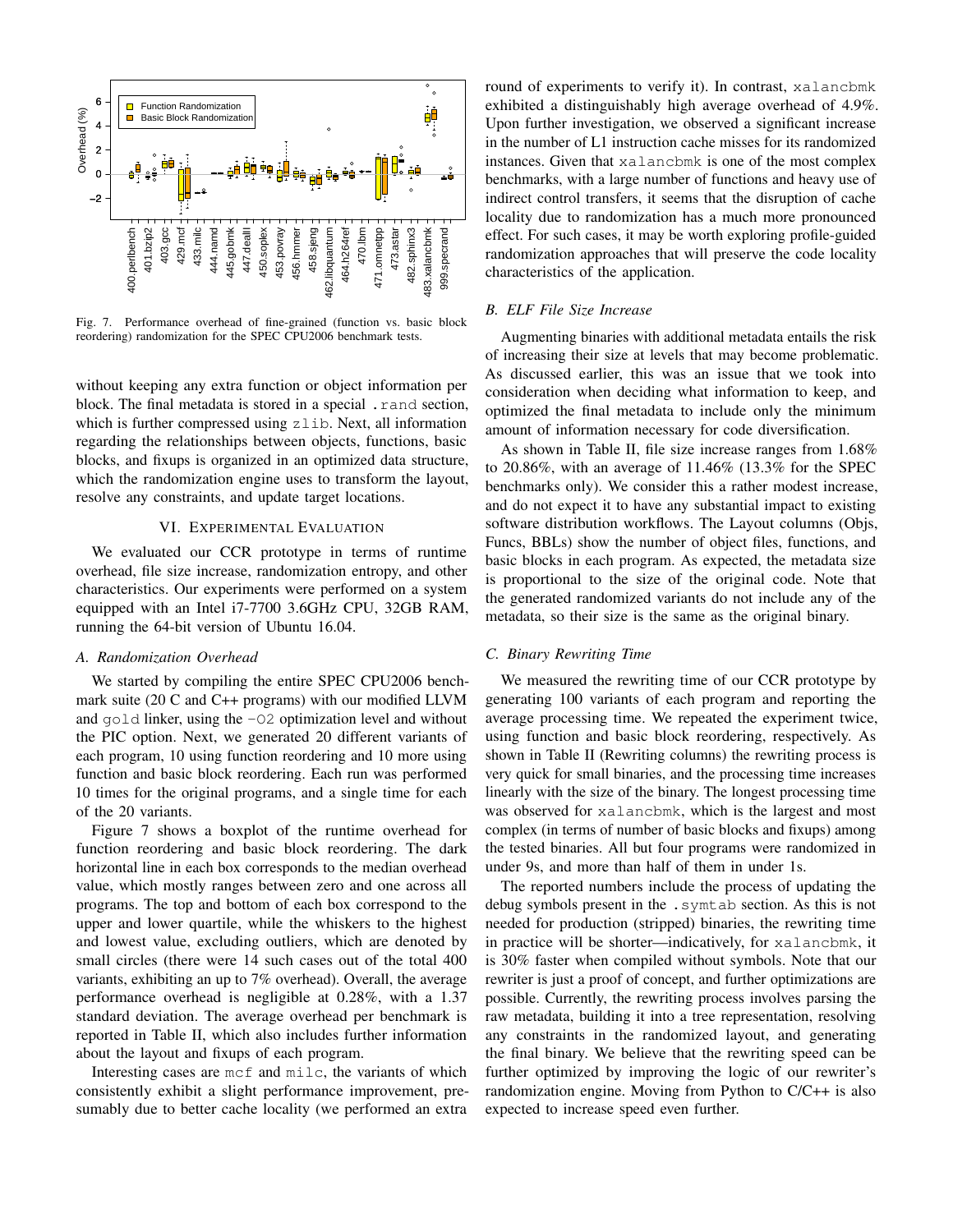# *D. Correctness*

To ensure that our code transformations do not affect in any way the correctness of the resulting executable, in addition to the SPEC benchmarks, we compiled and tested the augmented versions of ten real-world applications. For example, we parsed the entire LLVM source code tree with a randomized version of ctags using the -R (recursive) option. The MD5 hash of the resulting index file, which was 54MB in size, was identical to the one generated using the original executable. Another experiment involved the command-line audio encoding tool oggenc—a large and quite complex program (58,413 lines of code) written in C [\[86\]](#page-14-37)—to convert a 44MB WAV file to the OGG format, which we then verified that was correctly processed. Furthermore, we successfully compiled popular server applications (web, FTP, and SSH daemons), confirming that their variants did not malfunction when using their default configurations. Application versions and the exact type of activity used for functionality testing are provided in Table [III](#page-15-0) in the Appendix.

#### <span id="page-10-0"></span>*E. Randomization Entropy*

We briefly explore the randomization entropy that can be achieved using function and basic block reordering, when considering the current constraints of our implementation. Let  $F_{ij}$  be the jth function in the *i*th object,  $f_i$  the number of functions in that object, and  $b_{ij}$  the number of basic blocks in the function  $F_{ij}$ . Suppose there are p object files comprising a given binary executable. The total number of functions  $q$  and basic blocks r in the binary can be written as  $q = \sum_{i=0}^{p-1} \bar{f}_i$  and  $r = \sum_{i=0}^{p-1} \sum_{j=0}^{f_i-1} b_{ij}$ . Then, the number of possible variants with function reordering is  $q!$  and with basic block reordering is  $r!$ . Due to the large number of variants, let the randomization entropy  $E$  be the base 10 logarithm of the number of variants. In our case, we perform basic block randomization at intrafunction level first, followed by function reordering. Therefore, the entropy can be computed as follows:

$$
E = \log_{10}(\prod_{i=0}^{p-1} (\prod_{j=0}^{f_i-1} b_{ij}!) \cdot (\sum_{i=0}^{p-1} f_i)!)
$$

However, as discussed in Section [IV-D,](#page-7-0) our current implementation has some constraints regarding the placement of functions and basic blocks. Let the number of such function constraints in the *i*th object be  $y_i$ . Likewise, fall-through blocks are currently displaced together with their previous block. Similarly to functions, in some cases the size of a fixup also constrains the maximum distance to the referred basic block. Let the number of such basic block constraints in function  $F_{ij}$  be  $x_{ij}$ . Given the above, the entropy in our case can be calculated as:

$$
E = \log_{10}(\prod_{i=0}^{p-1} (\prod_{j=0}^{f_i-1} (b_{ij} - x_{ij})!) \cdot (\sum_{i=0}^{p-1} (f_i - y_i))!)
$$

Using the above formula, we report the randomization entropy for function and basic block level randomization in Table [II.](#page-11-0) We observe that even for small executables like lbm, the number of variants exceeds 300 trillion. Consequently, our current prototype achieves more than enough entropy, which can be further improved by relaxing the above constraints (e.g., by separating fall-through basic blocks from their parent blocks, and adding a relaxation-like phase in the rewriter to alleviate existing fixup size constraints).

## VII. LIMITATIONS

Our prototype implementation demonstrates the feasibility of CCR by enabling practical fine-grained code randomization (basic block reordering) on a popular platform (x86-64 Linux). There are, of course, several limitations, which can be addressed with additional engineering effort and are part of our future work.

First, individual assembly source code files  $(.s)$  are currently not supported. Note that assembly code files differ from inline assembly (which is fully supported), in that their processing by LLVM is not part of the standard abstract syntax tree and intermediate representation workflow, and thus corresponding function and basic block boundaries are missing during compilation. Still, symbols for functions contained in .s files are available, and we plan to include this information as part of the collected metadata.

Second, any use of self-modifying code is not supported, as the self-modification logic should be changed to account for the applied randomization. In such cases, compatibility can still be maintained by excluding (i.e., "pinning" down) certain code sections or object files from randomization, assuming all their external dependencies are included.

A slightly more important issue is fully updating all symbols contained in the debug sections according to the new layout after rewriting. Our current CCR prototype does update symbol table entries contained in the . symtab section, but it does not fully support the ones in the .debug\_ $*$  sections. Although in practice the lack of full debug symbols is not a problem, as these are typically stripped off production binaries, this is certainly a useful feature to have. In fact, we were prompted to start working on resolving this issue because the lack of correct debug symbols for newly generated variants hindered our debugging efforts during the development of our prototype.

Finally, our prototype does not support programs with custom exception handling when randomization at the basic block level is used (this is not an issue for function-level randomization). No additional metadata is required to support this feature (just additional engineering effort). Further details about exception handling are provided in the Appendix.

#### VIII. DISCUSSION

*a) Other types of code hardening:* Basic block reordering is an impactful code randomization technique that ensures that no ROP gadgets remain in their original locations, even *relatively* to the entry point of the function that includes them—an important aspect for defending against (indirect) JIT-ROP attacks that rely on code pointer leakage [\[19,](#page-13-30) [20,](#page-13-7) [53\]](#page-14-38). For a function that consists of just a single basic block, however, the relative distance of any gadgets from its entry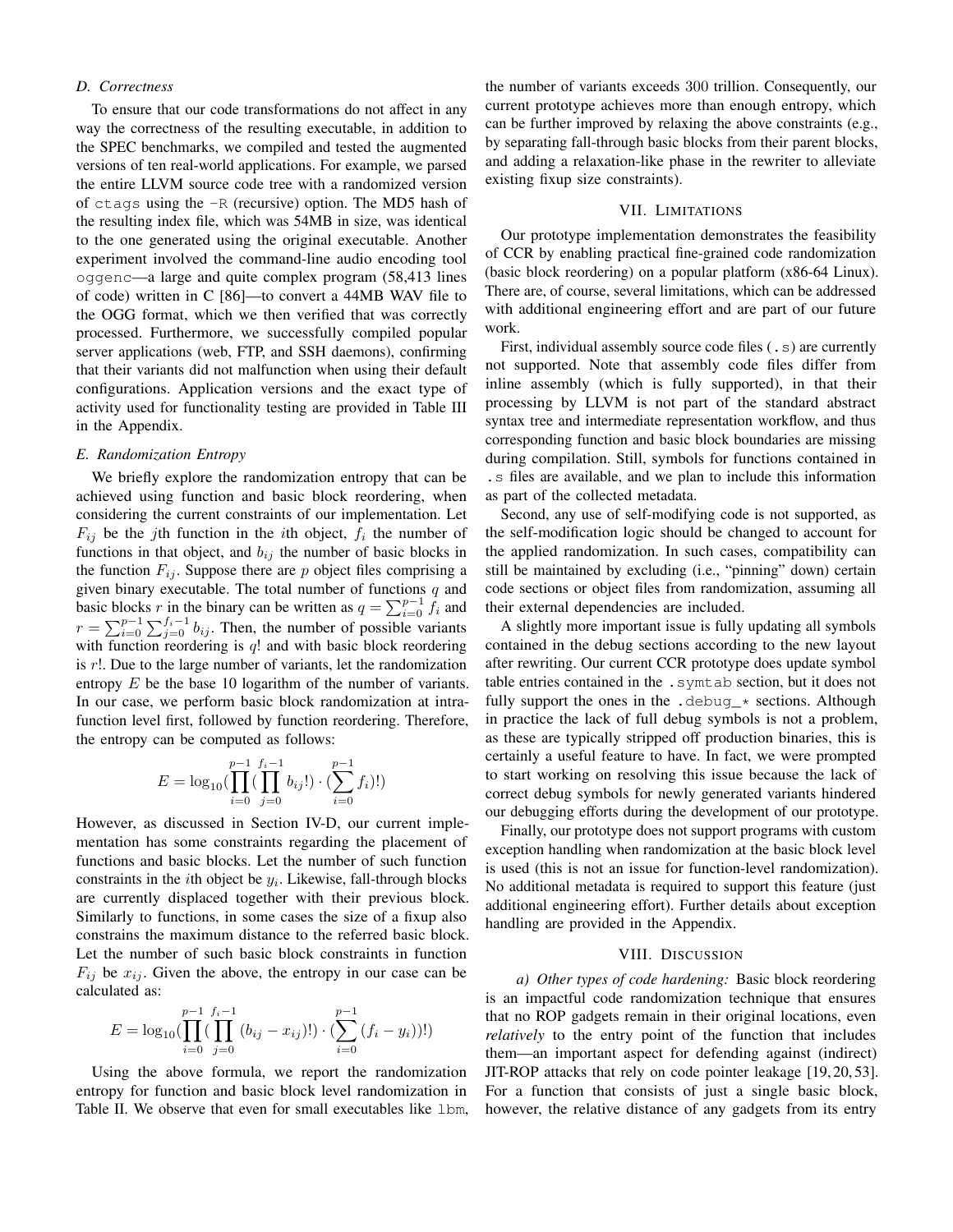|                                                                                      | TABLE II |  |
|--------------------------------------------------------------------------------------|----------|--|
| EXPERIMENTAL EVALUATION DATASET AND RESULTS (* INDICATES PROGRAMS WRITTEN IN $C++$ ) |          |  |

<span id="page-11-0"></span>

| Program             | Layout         |              |             | <b>Fixups</b> |          |              | Size (KB)   |        |        | Rewriting (sec) |       | Overhead   |             | Entropy (log <sub>10</sub> ) |        |            |
|---------------------|----------------|--------------|-------------|---------------|----------|--------------|-------------|--------|--------|-----------------|-------|------------|-------------|------------------------------|--------|------------|
|                     | Objs           | <b>Funcs</b> | <b>BBLs</b> | .text         | .rodata  | .data        | .init_ar.   | Orig.  | Augm.  | Increase        | Func  | <b>BBL</b> | <b>Func</b> | <b>BBL</b>                   | Func   | <b>BBL</b> |
| 400.perlbench       | 50             | 1,660        | 46,732      | 70,653        | 7,872    | 1,765        | 0           | 1.198  | 1.447  | 20.86%          | 7.69  | 8.05       | $-0.07%$    | 0.32%                        | 4,530  | 5,011      |
| 401.bzip2           | $\overline{7}$ | 71           | 2.407       | 2.421         | 75       | 0            | 0           | 90     | 101    | 12.80%          | 0.19  | 0.21       | $-0.23%$    | 0.16%                        | 100    | 157        |
| 403.0 <sub>CC</sub> | 143            | 4,326        | 118,397     | 189,543       | 84,357   | 367          | 0           | 3,735  | 4.465  | 19.54%          | 52.30 | 53.89      | 0.82%       | 0.91%                        | 13,657 | 16,483     |
| 429.mcf             | 11             | 24           | 375         | 410           | $\Omega$ | 0            | 0           | 22     | 25     | 12.02%          | 0.08  | 0.09       | $-1.27%$    | $-0.98%$                     | 23     | 44         |
| 433.milc            | 68             | 235          | 2,613       | 5,980         | 50       | 36           | 0           | 148    | 170    | 14.94%          | 0.48  | 0.50       | $-1.53%$    | $-1.50%$                     | 456    | 600        |
| 444.namd*           | 23             | 95           | 7.480       | 8,170         | 24       | $\Omega$     | $\Omega$    | 312    | 345    | 10.49%          | 0.50  | 0.56       | 0.06%       | 0.07%                        | 148    | 187        |
| 445.gobmk           | 62             | 2,476        | 25.069      | 44,136        | 1.377    | 21,400       | $\mathbf 0$ | 3.949  | 4.116  | 4.23%           | 21.28 | 20.43      | 0.05%       | 0.35%                        | 7,272  | 8,271      |
| 447.dealll*         | 6,295          | 6,788        | 100,185     | 103,641       | 7,954    |              | 45          | 4,217  | 4,581  | 8.65%           | 38.08 | 39.18      | 0.60%       | 0.52%                        | 23,064 | 25,601     |
| 450.soplex*         | 299            | 889          | 13.741      | 15.586        | 1.561    | 0            | 61          | 467    | 531    | 13.76%          | 1.90  | 1.99       | 0.60%       | 0.28%                        | 2,234  | 2,983      |
| 453.povray*         | 110            | 1,537        | 28,378      | 47,694        | 10,398   | 617          | 1           | 1,223  | 1,406  | 14.92%          | 5.67  | 5.88       | $-0.08%$    | 0.50%                        | 4,130  | 4,939      |
| 456.hmmer           | 56             | 470          | 10,247      | 14,265        | 798      | 156          | 0           | 343    | 400    | 16.53%          | 1.14  | 1.19       | 0.00%       | $-0.11%$                     | 1,042  | 1,313      |
| 458.sjeng           | 119            | 132          | 4,469       | 8,978         | 431      | $\Omega$     | $\Omega$    | 155    | 186    | 19.93%          | 0.50  | 0.53       | $-0.55%$    | $-0.38%$                     | 221    | 334        |
| 462.libguantum      | 16             | 95           | 1.023       | 1.373         | 319      | $\Omega$     | 0           | 55     | 62     | 13.57%          | 0.19  | 0.19       | 0.40%       | $-0.24%$                     | 148    | 207        |
| 464.h264ref         | 42             | 518          | 14,476      | 23,180        | 320      | 321          | 0           | 698    | 782    | 12.01%          | 1.97  | 2.06       | 0.17%       | 0.00%                        | 1,180  | 1,468      |
| 470.lbm             | $\overline{c}$ | 17           | 133         | 227           | 0        | 0            | 0           | 22     | 24     | 8.15%           | 0.06  | 0.06       | 0.25%       | 0.25%                        | 14     | 24         |
| 471.omnetpp*        | 366            | 1,963        | 22,118      | 34,212        | 3.411    | 240          | 75          | 843    | 952    | 12.95%          | 4.73  | 4.94       | 0.03%       | 0.25%                        | 5,560  | 6,983      |
| 473.astar*          | 14             | 88           | 1,116       | 1,369         | 6        | $\mathbf{1}$ | $\Omega$    | 56     | 62     | 12.03%          | 0.17  | 0.17       | 0.78%       | 1.08%                        | 134    | 169        |
| 482.sphinx3         | 44             | 318          | 5,557       | 9.046         | 26       | 207          | 0           | 213    | 249    | 16.54%          | 0.68  | 0.72       | 0.02%       | 0.23%                        | 656    | 815        |
| 483.xalancbmk*      | 3.710          | 13,295       | 130,691     | 142.128       | 19,936   | 323          | 0           | 6.217  | 6.836  | 9.95%           | 88.09 | 89.94      | 4.92%       | 4.89%                        | 48,863 | 61,045     |
| 999.specrand        | 2              | 3            | 11          | 32            | 0        | 0            | 0           | 8      | 9      | 11.07%          | 0.03  | 0.03       | $-0.32%$    | $-0.15%$                     | 0.8    | 1.6        |
| ctags               | 50             | 423          | 8.550       | 13.618        | 3.733    | 507          | 0           | 795    | 851    | 7.03%           | 1.17  | 1.21       |             |                              | 915    | 1,095      |
| gzip                | 34             | 103          | 2,895       | 5.466         | 466      | 21           | 0           | 267    | 289    | 8.13%           | 0.40  | 0.41       |             |                              | 164    | 194        |
| lighttpd            | 50             | 351          | 5,817       | 9,169         | 818      | 98           | $\Omega$    | 866    | 903    | 4.23%           | 0.96  | 0.99       |             |                              | 732    | 891        |
| miniweb             |                | 67           | 1,322       | 1,681         | 65       | 74           | 0           | 56     | 64     | 14.54%          | 0.19  | 0.19       |             |                              | 94     | 113        |
| oggenc              |                | 428          | 7,035       | 7,746         | 183      | 3,869        | $\Omega$    | 2.120  | 2.156  | 1.68%           | 2.79  | 2.74       | ٠           | ٠                            | 942    | 2,285      |
| openssh             | 122            | 1.135        | 18.262      | 29.815        | 2.442    | 90           | 0           | 2.144  | 2,248  | 4.83%           | 4.04  | 4.17       |             |                              | 3,398  | 3,856      |
| putty               | 79             | 1,288        | 20,796      | 31,423        | 3,126    | 118          | 0           | 1,069  | 1,184  | 10.78%          | 3.71  | 3.82       |             | $\overline{a}$               | 2,927  | 3,610      |
| vsftpd              | 39             | 516          | 3,793       | 7,148         | 74       | 0            | 0           | 138    | 163    | 18.48%          | 0.65  | 0.67       |             |                              | 1,147  | 1,227      |
| libcapstone         | 42             | 402          | 21,454      | 47,299        | 13,002   | 5            | $\Omega$    | 2.777  | 2,931  | 5.69%           | 10.64 | 11.31      |             |                              | 863    | 1,040      |
| dosbox*             | 630            | 3.127        | 66.522      | 124,814       | 14,906   | 2,585        | 18          | 11.729 | 12,145 | 3.54%           | 37.59 | 38.12      |             |                              | 9,503  | 10,941     |

point still remains the same. This issue can be trivially addressed by modifying our rewriter to insert a (varying) number of NOPs or junk instructions at the beginning of the function [\[32\]](#page-13-25). Other more narrow-scope transformations, such as instruction substitution, intra basic block instruction reordering, and register reassignment [\[9,](#page-13-34) [36\]](#page-13-16) can also be supported effortlessly, since our metadata provides precise knowledge about the boundaries of basic blocks. In fact, we have started leveraging such metadata for augmenting our rewriter with *agile* hardening capabilities: that is, strip (or not) hardening instrumentation (e.g., CFI [\[87\]](#page-14-39), XOM [\[32\]](#page-13-25)) based on where the target application is going to be deployed, thereby enabling precise and targeted protection.

Defending against more sophisticated attacks that rely on whole-function reuse [\[53,](#page-14-38) [88–](#page-14-40)[92\]](#page-15-1) requires more aggressive transformations, such as code pointer indirection [\[28,](#page-13-33)[55,](#page-14-8)[93,](#page-15-2)[94\]](#page-15-3) or function argument randomization. We leave the exploration of how our metadata could be extended to facilitate such advanced protections as part of future research.

*b) Error reporting, whitelisting, and patching:* One of the main benefits of code randomization based on compiler–rewriter cooperation is that it allows for maintaining compatibility with operations that rely on software uniformity, which currently is a major roadblock for its practical deployment. By performing the actual diversification on endpoints, any side-effects that hinder existing norms can be reversed.

For instance, a crash dump of a diversified process can be post-processed right after it is generated so that code addresses are changed to refer to the original code locations of the master binary that was initially distributed (otherwise, it will be of no use to its developers). Similarly, code integrity checking and whitelisting mechanisms can be modified to de-randomize the in-memory or on-disk code before actually verifying it. This randomization reversal process can be supported by including a randomization seed within each variant (which in conjunction with the original metadata will provide all the necessary information for the task) [\[36\]](#page-13-16). The seed can be kept as part of the on-disk binary (i.e., it does not need to exist in memory), to prevent attackers from getting any extra information about the randomized layout, e.g., through a memory disclosure vulnerability.

Code *signing* does not require any modification, since master binaries can continue to be signed normally before distribution. At the client side, the binary rewriter can proceed only after verifying the signature. Binary-level software patching is also not significantly affected. Patches can continue to be released in the same way as before, based on the master binary. At the client side, the patch can be applied on the master binary, and then a new (updated) variant can be generated.

*c) Intellectual property:* As an outcome of the compilation process, most of the high-level programming language structure and semantics are lost from the resulting binary code. Especially for proprietary software, the inherent complexity of code disassembly combined with the lack of symbolic information (and the potential use of code obfuscation) can hinder significantly any attempts of reconstructing the original code semantics through binary code disassembly, control flow graph extraction, and decompilation.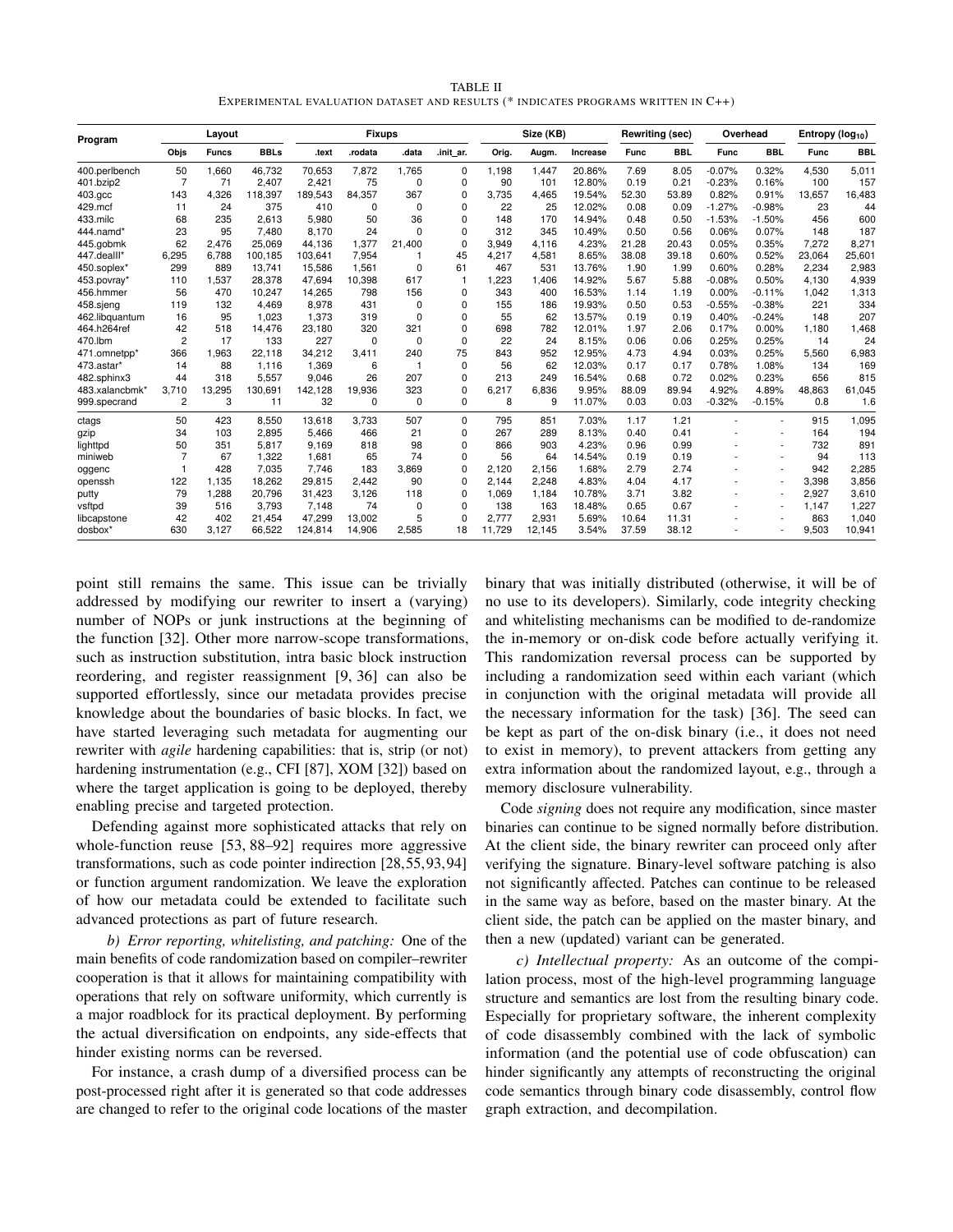The metadata needed to facilitate code randomization can certainly aid in extracting a more accurate view of the assembly code and the control flow graph of a binary, but does not convey any new symbolic information that would help in extracting higher-level program semantics (function and variable names aid reverse engineering significantly). We do not consider this issue a major concern, as vendors who care about protecting their intellectual property against reverse engineering rely on more aggressive code obfuscation techniques (e.g., software packing or instruction virtualization). Alternatively, parts of code or whole modules for which such concerns apply can be excluded so that no additional metadata is kept for them.

### IX. RELATED WORK

Software diversity has been studied for decades in the context of security and reliability. Early works on software diversification focused on building fault-tolerant software for reliability purposes [\[95,](#page-15-4) [96\]](#page-15-5). Changing the location of code can also improve performance, especially when guided by dynamic profiling [\[43,](#page-14-0) [97–](#page-15-6)[99\]](#page-15-7). In the security field, software diversification has received attention as a means of breaking software monocultures and mitigating mass exploitation [\[36–](#page-13-16)[38\]](#page-13-18).

Client-side code randomization often involves complex binary code analysis, which faces significant challenges when it comes to accuracy and coverage, especially when supplemental information (e.g., relocation or symbolic information) is not available [\[66,](#page-14-18) [68,](#page-14-20) [79,](#page-14-30) [100](#page-15-8)[–102\]](#page-15-9). Static binary rewriting of stripped binaries is still possible in certain cases, although it involves either code extraction heuristics [\[7–](#page-13-27)[11,](#page-13-2) [33,](#page-13-13) [44,](#page-14-1) [47\]](#page-14-3), or dynamic binary instrumentation [\[8,](#page-13-28) [10,](#page-13-23) [47,](#page-14-3) [48\]](#page-14-4). Other implementation approaches include compile-time [\[5,](#page-13-24) [28,](#page-13-33) [32,](#page-13-25) [42,](#page-13-26) [43\]](#page-14-0), link-time [\[6\]](#page-13-32), load-time [\[7,](#page-13-27)[8,](#page-13-28)[10,](#page-13-23)[33,](#page-13-13)[44,](#page-14-1)[50\]](#page-14-6), and run-time [\[45,](#page-14-41)[46,](#page-14-2) [103](#page-15-10)[–105\]](#page-15-11) solutions. On the other hand, the concept of serverside diversification has been briefly explored, especially as part of "app store" software distribution models [\[2,](#page-13-1) [3\]](#page-13-29).

From the above, probably the closest in spirit to our work are the technique proposed by Bhatkar et al. [\[5\]](#page-13-24) and Selfrando [\[50\]](#page-14-6), which both rely on a single compilation to generate selfrandomizing binaries. Selfrando, for instance, uses a linker wrapper script to extract function boundary information from object files, which is maintained in the resulting executable. As mentioned earlier, these approaches are limited to functionlevel permutation, which is not enough for thwarting exploits that rely on code pointer leakage to infer the location of gadgets within functions [\[51–](#page-14-7)[55\]](#page-14-8). As we have shown, basic block reordering is a much more complex process that requires additional metadata that must be extracted at earlier and later stages of the compilation process. Compared to function-level reordering, our approach achieves orders of magnitude higher randomization entropy, while the space overhead due to the metadata is actually lower (e.g., just 13.3% on average for the SPEC2006 benchmarks, compared to 24.7% for Selfrando). We should also note that due to their fundamental design decisions, i.e., the extraction of existing information from object files *after* they are compiled, these approaches cannot support link-time

optimization, and consequently, any additional features that rely on it, such as CFI.

Binary rewriting schemes like XIFER [\[10\]](#page-13-23) suffer from the problem of imprecision, given that 100% accurate disassembly and CFG extraction for complex C/C++ binaries (even when relocation information is available) is not possible. This is evident by the results of Andriesse et al. [\[70,](#page-14-21) [79\]](#page-14-30), or the multitude of heuristics employed by Shuffler [\[46\]](#page-14-2).

The recent renewed focus on code diversification led to the emergence of JIT-ROP attacks [\[12\]](#page-13-3), which in turn led to the development of execute-only memory protections [\[25–](#page-13-12)[33\]](#page-13-13). A prerequisite for these techniques is that the protected code must have been previously diversified using *fine-grained* randomization, which motivates our work. Although execute-only memory prevents code discovery, adversaries can still harvest code pointers from (readable) data sections and indirectly infer the location of code fragments [\[19,](#page-13-30) [20,](#page-13-7) [53\]](#page-14-38), or in some implementations [\[29,](#page-13-35)[30\]](#page-13-36), achieve the same by partially reading or reloading pieces of code [\[22,](#page-13-9) [106\]](#page-15-12). As a response, leakageresilient diversification [\[28,](#page-13-33)[55\]](#page-14-8) combines execute-only memory with code pointer hiding through additional control flow indirection. Still, although the introduced indirection prevents harvested pointers from revealing anything useful about the immediate surrounding code area of their target, attackers may still be able to reuse whole functions, e.g., using harvested pointers to other functions of the same or lower arity [\[88,](#page-14-40)[89](#page-14-42)[,92\]](#page-15-1).

## X. CONCLUSION

Aiming to combine the benefits of compiler-level and binarylevel code randomization techniques, we have presented a hybrid approach that relies on compiler–rewriter cooperation to facilitate fast and robust code diversification at the client side, by augmenting binaries with transformation-assisting metadata. We hope our work will alleviate the concerns of the broader security community regarding to the hurdles that until now have prevented the actual deployment of protections based on client-side fine-grained code transformation. We anticipate (and are currently working on) a first real-world deployment by integrating our binary rewriter into the apt package manager through its installation script support. To help the community reach this goal, we make our CCR prototype publicly available.

#### AVAILABILITY

Our prototype open-source implementation is available at: [https://github.com/kevinkoo001/CCR.](https://github.com/kevinkoo001/CCR)

#### ACKNOWLEDGMENTS

We would like to thank the anonymous reviewers for their valuable feedback, and Christopher Morales for integrating CCR with apt. This work was supported by the Office of Naval Research (ONR) under awards N00014-15-1-2378, N00014- 17-1-2788, N00014-17-1-2891, and N00014-18-1-2043. Any opinions, findings, and conclusions or recommendations expressed in this paper are those of the authors and do not necessarily reflect the views of the US government or ONR.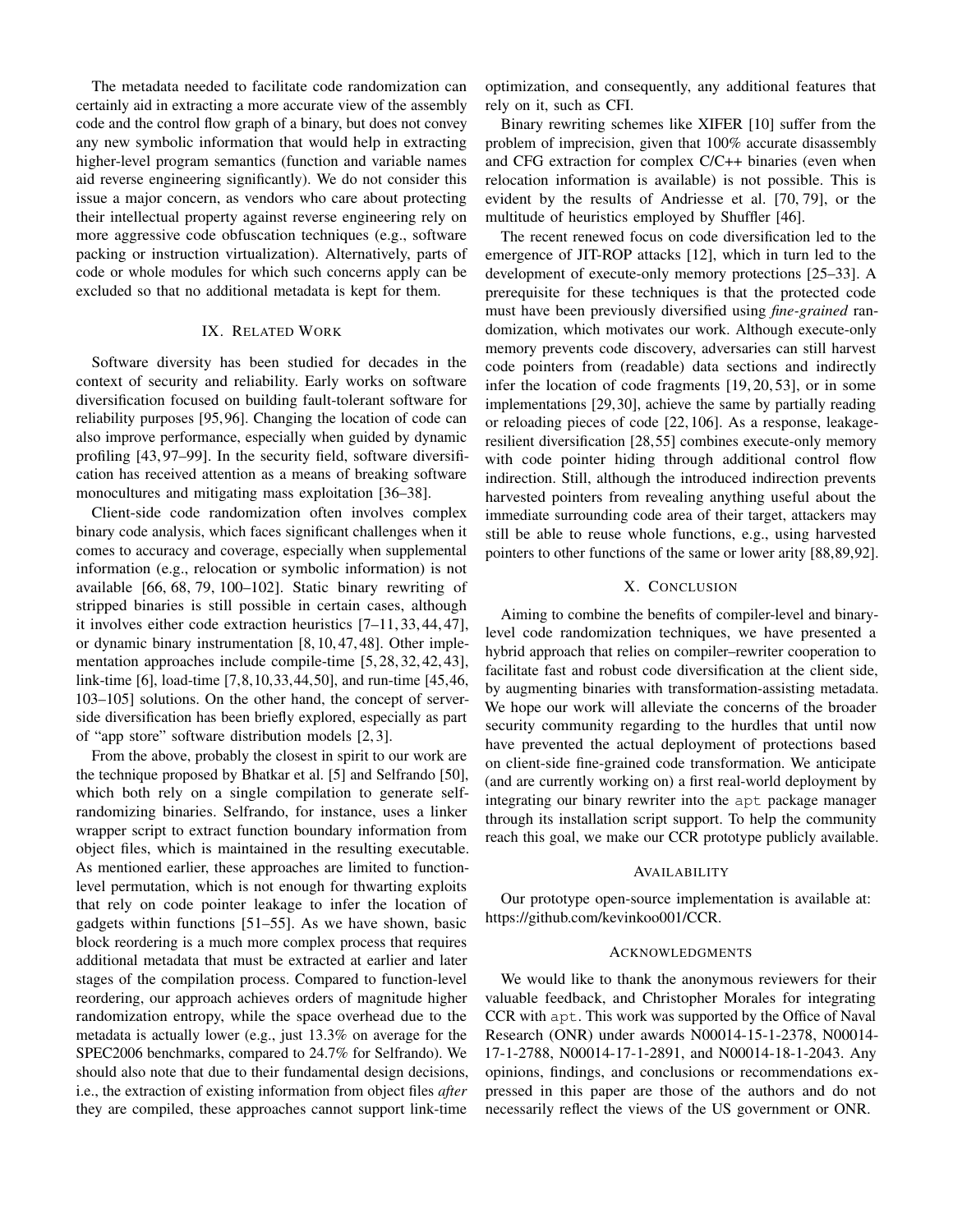#### **REFERENCES**

- <span id="page-13-0"></span>[1] H. Shacham, "The geometry of innocent flesh on the bone: return-intolibc without function calls (on the x86)," in *Proceedings of the 14th ACM conference on Computer and Communications Security (CCS)*, 2007, pp. 552–561.
- <span id="page-13-1"></span>[2] M. Franz, "E unibus pluram: Massive-scale software diversity as a defense mechanism," in *Proceedings of the New Security Paradigms Workshop (NSPW)*, 2010, pp. 7–16.
- <span id="page-13-29"></span>[3] P. Larsen, S. Brunthaler, and M. Franz, "Security through diversity: Are we there yet?" *IEEE Security Privacy*, vol. 12, no. 2, pp. 28–35, Mar 2014.
- <span id="page-13-22"></span>[4] E. Bhatkar, D. C. Duvarney, and R. Sekar, "Address obfuscation: an efficient approach to combat a broad range of memory error exploits," in *In Proceedings of the 12th USENIX Security Symposium*, 2003, pp. 105–120.
- <span id="page-13-24"></span>[5] S. Bhatkar, R. Sekar, and D. C. DuVarney, "Efficient techniques for comprehensive protection from memory error exploits," in *Proceedings of the 14th USENIX Security Symposium*, August 2005, pp. 255–270.
- <span id="page-13-32"></span>[6] C. Kil, J. Jun, C. Bookholt, J. Xu, and P. Ning, "Address space layout permutation (ASLP): Towards fine-grained randomization of commodity software," in *Proceedings of the 22nd Annual Computer Security Applications Conference (ACSAC)*, 2006, pp. 339–348.
- <span id="page-13-27"></span>[7] R. Wartell, V. Mohan, K. W. Hamlen, Z. Lin, and W. C. Rd, "Binary stirring: Self-randomizing instruction addresses of legacy x86 binary code," in *Proceedings of the 19th ACM conference on Computer and communications security (CCS)*, 2012, pp. 157–168.
- <span id="page-13-28"></span>[8] J. Hiser, A. Nguyen-Tuong, M. Co, M. Hall, and J. W. Davidson, "ILR: Where'd my gadgets go?" in *Proceedings of the 33rd IEEE Symposium on Security & Privacy (S&P)*, 2012, pp. 571–585.
- <span id="page-13-34"></span>[9] V. Pappas, M. Polychronakis, and A. D. Keromytis, "Smashing the gadgets: Hindering return-oriented programming using in-place code randomization," in *Proceedings of the 33rd IEEE Symposium on Security & Privacy (S&P)*, May 2012, pp. 601–615.
- <span id="page-13-23"></span>[10] L. V. Davi, A. Dmitrienko, S. Nürnberger, and A.-R. Sadeghi, "Gadge me if you can: Secure and efficient ad-hoc instruction-level randomization for x86 and arm," in *Proceedings of the 8th ACM Symposium on Information, Computer and Communications Security (ASIACCS)*, 2013, pp. 299–310.
- <span id="page-13-2"></span>[11] H. Koo and M. Polychronakis, "Juggling the gadgets: Binary-level code randomization using instruction displacement," in *Proceedings of the 11th ACM Asia Conference on Computer and Communications Security (ASIACCS)*, 2016, pp. 23–34.
- <span id="page-13-3"></span>[12] K. Z. Snow, L. Davi, A. Dmitrienko, C. Liebchen, F. Monrose, and A.-R. Sadeghi, "Just-in-time code reuse: On the effectiveness of fine-grained address space layout randomization," in *Proceedings of the 34th IEEE Symposium on Security & Privacy (S&P)*, 2013, pp. 574–588.
- <span id="page-13-4"></span>[13] C. Pierce, "Another 0day, another prevention," [https://www.endgame.](https://www.endgame.com/blog/another-0day-another-prevention) [com/blog/another-0day-another-prevention,](https://www.endgame.com/blog/another-0day-another-prevention) 2016.
- [14] A. Fobian and C.-B. Bender, "Firefox 0-day targeting Tor-users," [https://blog.gdatasoftware.com/2016/11/](https://blog.gdatasoftware.com/2016/11/29346-firefox-0-day-targeting-tor-users) [29346-firefox-0-day-targeting-tor-users,](https://blog.gdatasoftware.com/2016/11/29346-firefox-0-day-targeting-tor-users) 2016.
- [15] M. Labs, "MWR Labs Pwn2Own 2013 Write-up Webkit Exploit," 2013, [https://labs.mwrinfosecurity.com/blog/](https://labs.mwrinfosecurity.com/blog/mwr-labs-pwn2own-2013-write-up-webkit-exploit/) [mwr-labs-pwn2own-2013-write-up-webkit-exploit/.](https://labs.mwrinfosecurity.com/blog/mwr-labs-pwn2own-2013-write-up-webkit-exploit/)
- [16] V. Kotov, "Dissecting the newest IE10 0-day exploit (CVE-2014-0322)," Feb. 2014, [http://labs.bromium.com/2014/02/25/](http://labs.bromium.com/2014/02/25/dissecting-the-newest-ie10-0-day-exploit-cve-2014-0322/) [dissecting-the-newest-ie10-0-day-exploit-cve-2014-0322/.](http://labs.bromium.com/2014/02/25/dissecting-the-newest-ie10-0-day-exploit-cve-2014-0322/)
- <span id="page-13-5"></span>[17] B. Antoniewicz, "Analysis of a Malware ROP Chain," Oct. 2013, [http://blog.opensecurityresearch.com/2013/10/](http://blog.opensecurityresearch.com/2013/10/analysis-of-malware-rop-chain.html) [analysis-of-malware-rop-chain.html.](http://blog.opensecurityresearch.com/2013/10/analysis-of-malware-rop-chain.html)
- <span id="page-13-6"></span>[18] A. Bittau, A. Belay, A. Mashtizadeh, D. Mazières, and D. Boneh, "Hacking blind," in *Proceedings of the 35th IEEE Symposium on Security & Privacy (S&P)*, 2014, pp. 227–242.
- <span id="page-13-30"></span>[19] M. Conti, S. Crane, L. Davi, M. Franz, P. Larsen, C. Liebchen, M. Negro, M. Qunaibit, and A.-R. Sadeghi, "Losing control: On the effectiveness of control-flow integrity under stack attacks," in *Proceedings of the 22nd ACM Conference on Computer and Communications Security (CCS)*, 2015, pp. 952–963.
- <span id="page-13-7"></span>[20] L. Davi, C. Liebchen, A.-R. Sadeghi, K. Z. Snow, and F. Monrose, "Isomeron: Code randomization resilient to (just-in-time) return-oriented programming," in *Proceedings of the Network and Distributed System Security Symposium (NDSS)*, 2015.
- <span id="page-13-8"></span>[21] J. Seibert, H. Okhravi, and E. Söderström, "Information leaks without memory disclosures: Remote side channel attacks on diversified code," in *Proceedings of the 21st ACM Conference on Computer and Communications Security (CCS)*, 2014, pp. 54–65.
- <span id="page-13-9"></span>[22] K. Z. Snow, R. Rogowski, J. Werner, H. Koo, F. Monrose, and M. Polychronakis, "Return to the zombie gadgets: Undermining destructive code reads via code inference attacks," in *Proceedings of the 37th IEEE Symposium on Security & Privacy (S&P)*, May 2016, pp. 954–968.
- <span id="page-13-10"></span>[23] F. J. Corbató and V. A. Vyssotsky, "Introduction and overview of the Multics system," in *Proceedings of the Fall Joint Computer Conference (AFIPS)*, 1965, pp. 185–196.
- <span id="page-13-11"></span>[24] D. L. C. Thekkath, M. Mitchell, P. Lincoln, D. Boneh, J. Mitchell, and M. Horowitz, "Architectural Support for Copy and Tamper Resistant Software," in *Proceedings of the ACM Conference on Programming Language Design and Implementation (PLDI)*, 2000, pp. 168–177.
- <span id="page-13-12"></span>[25] M. Backes, T. Holz, B. Kollenda, P. Koppe, S. Nürnberger, and J. Pewny, "You can run but you can't read: Preventing disclosure exploits in executable code," in *Proceedings of the 21st ACM Conference on Computer and Communications Security (CCS)*, 2014, pp. 1342–1353.
- [26] J. Gionta, W. Enck, and P. Larsen, "Preventing Kernel Code-Reuse Attacks Through Disclosure Resistant Code Diversification," in *Proceedings of the IEEE Conference on Communications and Network Security (CNS)*, 2016, pp. 189–197.
- <span id="page-13-31"></span>[27] J. Gionta, W. Enck, and P. Ning, "HideM: Protecting the contents of userspace memory in the face of disclosure vulnerabilities," in *Proceedings of the 5th ACM Conference on Data and Application Security and Privacy (CODASPY)*, 2015, pp. 325–336.
- <span id="page-13-33"></span>[28] S. Crane, C. Liebchen, A. Homescu, L. Davi, P. Larsen, A.-R. Sadeghi, S. Brunthaler, and M. Franz, "Readactor: Practical code randomization resilient to memory disclosure," in *Proceedings of the 36th IEEE Symposium on Security & Privacy (S&P)*, May 2015, pp. 763–780.
- <span id="page-13-35"></span>[29] A. Tang, S. Sethumadhavan, and S. Stolfo, "Heisenbyte: Thwarting memory disclosure attacks using destructive code reads," in *Proceedings of the 22nd ACM Conference on Computer and Communications Security (CCS)*, 2015, pp. 256–267.
- <span id="page-13-36"></span>[30] J. Werner, G. Baltas, R. Dallara, N. Otternes, K. Snow, F. Monrose, and M. Polychronakis, "No-execute-after-read: Preventing code disclosure in commodity software," in *Proceedings of the 11th ACM Asia Conference on Computer and Communications Security (ASIACCS)*, 2016, pp. 35– 46.
- [31] K. Braden, S. Crane, L. Davi, M. Franz, P. Larsen, C. Liebchen, and A.-R. Sadeghi, "Leakage-resilient layout randomization for mobile devices," in *Proceedings of the Network and Distributed System Security Symposium (NDSS)*, 2016.
- <span id="page-13-25"></span>[32] M. Pomonis, T. Petsios, A. D. Keromytis, M. Polychronakis, and V. P. Kemerlis, "kRˆX: Comprehensive Kernel Protection against Just-In-Time Code Reuse," in *Proceedings of the 12th European conference on Computer Systems (EuroSys)*, 2017, pp. 420–436.
- <span id="page-13-13"></span>[33] Y. Chen, D. Zhang, R. Wang, R. Qiao, A. M. Azab, L. Lu, H. Vijayakumar, and W. Shen, "NORAX: Enabling execute-only memory for COTS binaries on AArch64," in *Proceedings of the 38th IEEE Symposium on Security & Privacy (S&P)*, 2017, pp. 304–319.
- <span id="page-13-14"></span>[34] ARM, "Execute-only memory," [http://infocenter.arm.com/,](http://infocenter.arm.com/) 2014.
- <span id="page-13-15"></span>[35] LWN.net, "Memory protection keys," [https://lwn.net/Articles/643797/,](https://lwn.net/Articles/643797/) 2015.
- <span id="page-13-16"></span>[36] P. Larsen, A. Homescu, S. Brunthaler, and M. Franz, "SoK: Automated software diversity," in *Proceedings of the 35th IEEE Symposium on Security & Privacy*, May 2014, pp. 276–291.
- <span id="page-13-17"></span>[37] F. B. Cohen, "Operating system protection through program evolution," *Computers and Security*, vol. 12, pp. 565–584, Oct. 1993.
- <span id="page-13-18"></span>[38] S. Forrest, A. Somayaji, and D. Ackley, "Building diverse computer systems," in *Proceedings of the 6th Workshop on Hot Topics in Operating Systems (HotOS-VI)*, 1997.
- <span id="page-13-19"></span>[39] P. Team, "Address space layout randomization," 2003, [http://pax.](http://pax.grsecurity.net/docs/aslr.txt) [grsecurity.net/docs/aslr.txt.](http://pax.grsecurity.net/docs/aslr.txt)
- <span id="page-13-20"></span>[40] M. Miller, T. Burrell, and M. Howard, "Mitigating software vulnerabilities," Jul. 2011, [http://www.microsoft.com/download/en/details.aspx?](http://www.microsoft.com/download/en/details.aspx?displaylang=en&id=26788) [displaylang=en&id=26788.](http://www.microsoft.com/download/en/details.aspx?displaylang=en&id=26788)
- <span id="page-13-21"></span>[41] J. Edge, "OpenBSD kernel address randomized link," [https://lwn.net/](https://lwn.net/Articles/727697/) [Articles/727697/,](https://lwn.net/Articles/727697/) 2017.
- <span id="page-13-26"></span>[42] K. Anand, M. Smithson, K. Elwazeer, A. Kotha, J. Gruen, N. Giles, and R. Barua, "A compiler-level intermediate representation based binary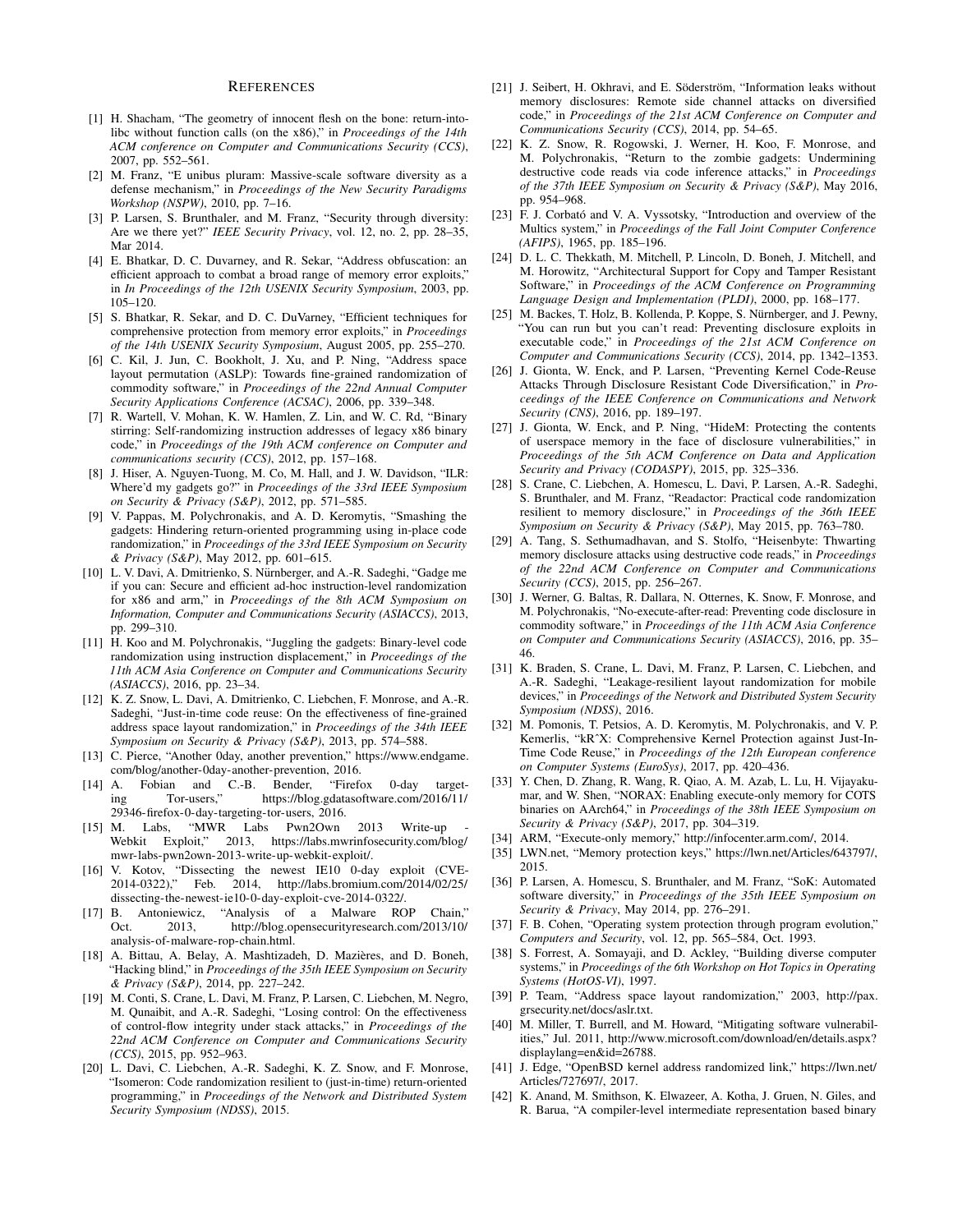analysis and rewriting system," in *Proceedings of the 8th European conference on Computer Systems (EuroSys)*, 2013, pp. 295–308.

- <span id="page-14-0"></span>[43] A. Homescu, S. Neisius, P. Larsen, S. Brunthaler, and M. Franz, "Profile-guided automated software diversity," in *Proceedings of the 2013 IEEE/ACM International Symposium on Code Generation and Optimization (CGO)*, 2013.
- <span id="page-14-1"></span>[44] S. Crane, A. Homescu, and P. Larsen, "Code randomization: Haven't we solved this problem yet?" in *Proceedings of the IEEE Cybersecurity Development Conference (SecDev)*, 2016, pp. 124–129.
- <span id="page-14-41"></span>[45] Y. Chen, Z. Wang, D. Whalley, and L. Lu, "Remix: On-demand live randomization," in *Proceedings of the 6th ACM Conference on Data and Application Security and Privacy (CODASPY)*, 2016, pp. 50–61.
- <span id="page-14-2"></span>[46] D. Williams-King, G. Gobieski, K. Williams-King, J. P. Blake, X. Yuan, P. Colp, M. Zheng, V. P. Kemerlis, J. Yang, and W. Aiello, "Shuffler: Fast and deployable continuous code re-randomization," in *12th USENIX Symposium on Operating Systems Design and Implementation (OSDI 16)*, 2016, pp. 367–382.
- <span id="page-14-3"></span>[47] C. Zhang, T. Wei, Z. Chen, L. Duan, L. Szekeres, S. McCamant, D. Song, and W. Zou, "Practical control flow integrity & randomization for binary executables," in *Proceedings of the 34th IEEE Symposium on Security & Privacy (S&P)*, 2013, pp. 559–573.
- <span id="page-14-4"></span>[48] E. Shioji, Y. Kawakoya, M. Iwamura, and T. Hariu, "Code shredding: Byte-granular randomization of program layout for detecting codereuse attacks," in *Proceedings of the 28th Annual Computer Security Applications Conference (ACSAC)*, 2012, pp. 309–318.
- <span id="page-14-5"></span>[49] TechCrunch, "Google says there are now 2 billion active chrome installs," https://techcrunch.com/2016/11/10/ active chrome installs," [https://techcrunch.com/2016/11/10/](https://techcrunch.com/2016/11/10/google-says-there-are-now-2-billion-active-chrome-installs/) [google-says-there-are-now-2-billion-active-chrome-installs/,](https://techcrunch.com/2016/11/10/google-says-there-are-now-2-billion-active-chrome-installs/) 2016.
- <span id="page-14-6"></span>[50] M. Conti, S. Crane, T. Frassetto, A. Homescu, G. Koppen, P. Larsen, C. Liebchen, M. Perry, and A.-R. Sadeghi, "Selfrando: Securing the Tor browser against de-anonymization exploits," *PoPETs*, no. 4, pp. 454–469, 2016.
- <span id="page-14-7"></span>[51] Bulba and Kil3r, "Bypassing StackGuard and StackShield," *Phrack*, vol. 10, no. 56, Jan. 2000.
- [52] T. Durden, "Bypassing PaX ASLR protection," *Phrack*, vol. 11, no. 59, Jul. 2002.
- <span id="page-14-38"></span>[53] F. Schuster, T. Tendyck, C. Liebchen, L. Davi, A.-R. Sadeghi, and T. Holz, "Counterfeit object-oriented programming: On the difficulty of preventing code reuse attacks in C++ applications," in *Proceedings of the 36th IEEE Symposium on Security & Privacy (S&P)*, 2015, pp. 745–762.
- [54] G. Fresi Roglia, L. Martignoni, R. Paleari, and D. Bruschi, "Surgically returning to randomized lib(c)," in *Proceedings of the 25th Annual Computer Security Applications Conference (ACSAC)*, 2009.
- <span id="page-14-8"></span>[55] S. J. Crane, S. Volckaert, F. Schuster, C. Liebchen, P. Larsen, L. Davi, A.-R. Sadeghi, T. Holz, B. De Sutter, and M. Franz, "It's a TRaP: Table randomization and protection against function-reuse attacks," in *Proceedings of the ACM conference on Computer and Communications Security (CCS)*, 2015, pp. 243–255.
- <span id="page-14-9"></span>[56] Microsoft, "/ORDER (put functions in order)," 2003, [http://msdn.](http://msdn.microsoft.com/en-us/library/00kh39zz.aspx) [microsoft.com/en-us/library/00kh39zz.aspx.](http://msdn.microsoft.com/en-us/library/00kh39zz.aspx)
- <span id="page-14-10"></span>[57] M. Backes and S. Nürnberger, "Oxymoron: Making fine-grained memory randomization practical by allowing code sharing," in *Proceedings of the 23rd USENIX Security Symposium*, 2014.
- <span id="page-14-11"></span>[58] "Polyverse," [https://polyverse.io/,](https://polyverse.io/) 2017.
- <span id="page-14-12"></span>[59] R. N. Horspool and N. Marovac, "An approach to the problem of detranslation of computer programs," *Computer Journal*, vol. 23, no. 3, pp. 223–229, 1980.
- [60] R. Wartell, Y. Zhou, K. W. Hamlen, M. Kantarcioglu, and B. Thuraisingham, "Differentiating code from data in x86 binaries," in *Proceedings of the European Conference on Machine Learning and Knowledge Discovery in Databases*, 2011, pp. 522–536.
- <span id="page-14-13"></span>[61] G. Ramalingam, "The Undecidability of Aliasing," *ACM Trans. Program. Lang. Syst.*, vol. 16, no. 5, pp. 1467–1471, September 1994.
- <span id="page-14-14"></span>[62] M. Ludvig, "CFI support for GNU assembler (GAS)," [http://www.logix.](http://www.logix.cz/michal/devel/gas-cfi/) [cz/michal/devel/gas-cfi/,](http://www.logix.cz/michal/devel/gas-cfi/) 2003.
- <span id="page-14-15"></span>[63] Using the GNU Compiler Collection (GCC), "Common Function Attributes," [https://gcc.gnu.org/onlinedocs/gcc/](https://gcc.gnu.org/onlinedocs/gcc/Common-Function-Attributes.html) [Common-Function-Attributes.html,](https://gcc.gnu.org/onlinedocs/gcc/Common-Function-Attributes.html) 2017.
- <span id="page-14-16"></span>[64] "Profile guided optimization," [https://clang.llvm.org/docs/UsersManual.](https://clang.llvm.org/docs/UsersManual.html#profile-guided-optimization) [html#profile-guided-optimization.](https://clang.llvm.org/docs/UsersManual.html#profile-guided-optimization)
- <span id="page-14-17"></span>[65] T. Johnson, "ThinLTO: Scalable and Incremental LTO," [http://blog.llvm.](http://blog.llvm.org/2016/06/thinlto-scalable-and-incremental-lto.html) [org/2016/06/thinlto-scalable-and-incremental-lto.html,](http://blog.llvm.org/2016/06/thinlto-scalable-and-incremental-lto.html) 2016.
- <span id="page-14-18"></span>[66] T. Bao, J. Burket, M. Woo, R. Turner, and D. Brumley, "BYTEWEIGHT: Learning to Recognize Functions in Binary Code," in *Proceedings of the 23rd USENIX Security Symposium*, 2014, pp. 845–860.
- <span id="page-14-19"></span>[67] R. Qiao and R. Sekar, "Function interface analysis: A principled approach for function recognition in COTS binaries," in *Proceedings of the 46th Annual IEEE/IFIP International Conference on Dependable Systems and Networks (DSN)*, 2016.
- <span id="page-14-20"></span>[68] L. C. Harris and B. P. Miller, "Practical analysis of stripped binary code," *SIGARCH Comput. Archit. News*, vol. 33, no. 5, pp. 63–68, Dec. 2005.
- [69] K. ElWazeer, "Deep Analysis of Binary Code to Recover Program Structure," *Dissertation*, 2014.
- <span id="page-14-21"></span>[70] D. Andriesse, A. Slowinska, and H. Bos, "Compiler-agnostic function detection in binaries," in *Proceedings of the 2nd IEEE European Symposium on Security & Privacy (EuroS&P)*, April 2017, pp. 177–189.
- <span id="page-14-22"></span>[71] E. Bendersky, "Assembler relaxation," [http://eli.thegreenplace.net/2013/](http://eli.thegreenplace.net/2013/01/03/assembler-relaxation) [01/03/assembler-relaxation,](http://eli.thegreenplace.net/2013/01/03/assembler-relaxation) 2013.
- <span id="page-14-23"></span>[72] Y. Li, "Target independent code generation," [http://people.cs.pitt.edu/](http://people.cs.pitt.edu/~yongli/notes/llvm3/LLVM3.html) ∼[yongli/notes/llvm3/LLVM3.html,](http://people.cs.pitt.edu/~yongli/notes/llvm3/LLVM3.html) 2012.
- <span id="page-14-24"></span>[73] M. Sun, T. Wei, and J. C. Lui, "TaintART: A Practical Multi-level Information-Flow Tracking System for Android RunTime," in *Proceedings of the 23rd ACM Conference on Computer and Communications Security (CCS)*, 2016, pp. 331–342.
- <span id="page-14-25"></span>[74] J. Corbet, "SMP alternatives," [https://lwn.net/Articles/164121/,](https://lwn.net/Articles/164121/) 2005.
- <span id="page-14-26"></span>[75] V. Pappas, M. Polychronakis, and A. D. Keromytis, "Dynamic reconstruction of relocation information for stripped binaries," in *Proceedings of the 17th International Symposium on Research in Attacks, Intrusions and Defenses (RAID)*, September 2014, pp. 68–87.
- <span id="page-14-27"></span>[76] D. Geneiatakis, G. Portokalidis, V. P. Kemerlis, and A. D. Keromytis, "Adaptive Defenses for Commodity Software Through Virtual Application Partitioning," in *Proceedings of the 19th ACM conference on Computer and communications security (CCS)*, 2012, pp. 133–144.
- <span id="page-14-28"></span>[77] T. Klein, "Relro - a (not so well known) memory corruption mitigation technique," [http://tk-blog.blogspot.com/2009/02/](http://tk-blog.blogspot.com/2009/02/relro-not-so-well-known-memory.html) [relro-not-so-well-known-memory.html,](http://tk-blog.blogspot.com/2009/02/relro-not-so-well-known-memory.html) 2009.
- <span id="page-14-29"></span>[78] "The LLVM Compiler Infrastructure," [http://llvm.org.](http://llvm.org)
- <span id="page-14-30"></span>[79] D. Andriesse, X. Chen, V. van der Veen, A. Slowinska, and H. Bos, "An in-depth analysis of disassembly on full-scale x86/x64 binaries," in *Proceedings of the 25rd USENIX Security Symposium*, 2016, pp. 583–600.
- <span id="page-14-31"></span>[80] R. Wang, Y. Shoshitaishvili, A. Bianchi, A. Machiry, J. Grosen, P. Grosen, C. Kruegel, and G. Vigna, "Ramblr: Making Reassembly Great Again," in *Proceedings of the Network and Distributed System Security Symposium (NDSS)*, 2017.
- <span id="page-14-32"></span>[81] I. L. Taylor, "Introduction to gold," [http://www.airs.com/blog/archives/](http://www.airs.com/blog/archives/38) [38,](http://www.airs.com/blog/archives/38) 2007.
- <span id="page-14-33"></span>[82] S. Kell, D. P. Mulligan, and P. Sewell, "The missing link: Explaining ELF static linking, semantically," in *Proceedings of the 2016 ACM SIGPLAN International Conference on Object-Oriented Programming, Systems, Languages, and Applications (OOPSLA)*, 2016, pp. 607–623.
- <span id="page-14-34"></span>[83] "GNU Binutils," [https://www.gnu.org/software/binutils/.](https://www.gnu.org/software/binutils/)
- <span id="page-14-35"></span>[84] E. Bendersky, "Pure-python library for parsing ELF and DWARF," [https://github.com/eliben/pyelftools.](https://github.com/eliben/pyelftools)
- <span id="page-14-36"></span>[85] "Protocol Buffers," [https://developers.google.com/protocol-buffers/.](https://developers.google.com/protocol-buffers/)
- <span id="page-14-37"></span>[86] S. McCamant, "Large single compilation-unit C programs," [http://people.](http://people.csail.mit.edu/smcc/projects/single-file-programs/) [csail.mit.edu/smcc/projects/single-file-programs/,](http://people.csail.mit.edu/smcc/projects/single-file-programs/) 2006.
- <span id="page-14-39"></span>[87] "Control flow integrity," [https://clang.llvm.org/docs/](https://clang.llvm.org/docs/ControlFlowIntegrity.html) [ControlFlowIntegrity.html.](https://clang.llvm.org/docs/ControlFlowIntegrity.html)
- <span id="page-14-40"></span>[88] I. Evans, F. Long, U. Otgonbaatar, H. Shrobe, M. Rinard, H. Okhravi, and S. Sidiroglou-Douskos, "Control jujutsu: On the weaknesses of fine-grained control flow integrity," in *Proceedings of the 22nd ACM Conference on Computer and Communications Security (CCS)*, 2015, pp. 901–913.
- <span id="page-14-42"></span>[89] R. Rudd, R. Skowyra, D. Bigelow, V. Dedhia, T. Hobson, C. L. Stephen Crane, P. Larsen, L. Davi, M. Franz, A.-R. Sadeghi, and H. Okhravi, "Address-Oblivious Code Reuse: On the Effectiveness of Leakage Resilient Diversity," in *Proceedings of the Network and Distributed System Security Symposium (NDSS)*, 2017.
- [90] N. Carlini, A. Barresi, M. Payer, D. Wagner, and T. R. Gross, "Control-flow bending: On the effectiveness of control-flow integrity," in *Proceedings of the 24th USENIX Security Symposium*, 2015, pp. 161–176.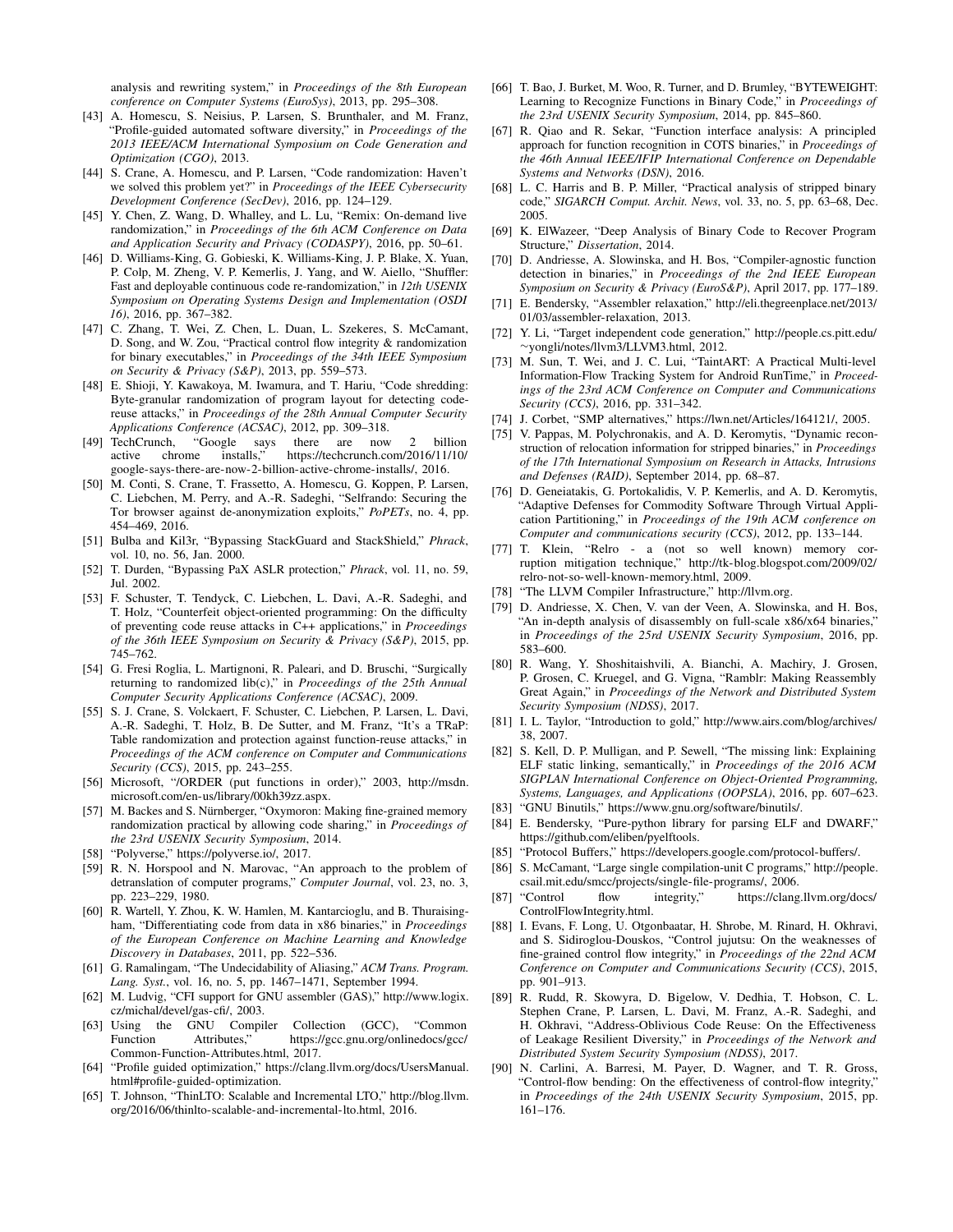- [91] E. Bosman and H. Bos, "Framing signals—a return to portable shellcode," in *Proceedings of the 35th IEEE Symposium on Security & Privacy (S&P)*, 2014, pp. 243–258.
- <span id="page-15-1"></span>[92] V. van der Veen, D. Andriesse, M. Stamatogiannakis, X. Chen, H. Bos, and C. Giuffrdia, "The dynamics of innocent flesh on the bone: Code reuse ten years later," in *Proceedings of the 24th ACM Conference on Computer and Communications Security (CCS)*, 2017, pp. 1675–1689.
- <span id="page-15-2"></span>[93] X. Chen, H. Bos, and C. Giuffrida, "CodeArmor: Virtualizing the code space to counter disclosure attacks," in *Proceedings of the 2nd IEEE European Symposium on Security & Privacy (EuroS&P)*, 2017, pp. 514–529.
- <span id="page-15-3"></span>[94] M. Zhang, M. Polychronakis, and R. Sekar, "Protecting COTS binaries from disclosure-guided code reuse attacks," in *Proceedings of the 33rd Annual Computer Security Applications Conference (ACSAC)*, 2017, pp. 128–140.
- <span id="page-15-4"></span>[95] B. Randell, "System Structure for Software Fault Tolerance," in *Proceedings of the International Conference on Reliable Software*, 1975, pp. 220–232.
- <span id="page-15-5"></span>[96] A. Avizienis, "The n-version approach to fault-tolerant software," *IEEE Trans. Softw. Eng.*, vol. 11, no. 12, pp. 1491–1501, Dec. 1985.
- <span id="page-15-6"></span>[97] K. Pettis, R. C. Hansen, and J. W. Davidson, "Profile guided code positioning," in *Proceedings of the ACM Conference on Programming Language Design and Implementation*, 1990, pp. 16–27.
- [98] Google, "Syzygy profile guided, post-link executable reordering," 2009, [http://code.google.com/p/syzygy/wiki/SyzygyDesign.](http://code.google.com/p/syzygy/wiki/SyzygyDesign)
- <span id="page-15-7"></span>[99] R. Lavaee and D. Chen, "ABC Optimizer: Affinity Based Code Layout Optimization," *Technical Report*, 2014.
- <span id="page-15-8"></span>[100] G. Balakrishnan and T. Reps, "WYSINWYX: What you see is not what you execute," *ACM Trans. Program. Lang. Syst.*, vol. 32, no. 6, pp. 23:1–23:84, Aug. 2010.
- [101] C. Cifuentes and M. V. Emmerik, "Recovery of Jump Table Case Statements from Binary Code," in *Proceedings of the 7th International Workshop on Program Comprehension (IWPC)*, 1999, pp. 192–192.
- <span id="page-15-9"></span>[102] X. Meng and B. P. Miller, "Binary code is not easy," in *Proceedings of the 25th International Symposium on Software Testing and Analysis*, 2016, pp. 24–35.
- <span id="page-15-10"></span>[103] D. Bigelow, T. Hobson, R. Rudd, W. Streilein, and H. Okhravi, "Timely rerandomization for mitigating memory disclosures," in *Proceedings of the 22nd ACM Conference on Computer and Communications Security (CCS)*, 2015, pp. 268–279.
- [104] M. Morton, H. Koo, F. Li, K. Z. Snow, M. Polychronakis, and F. Monrose, "Defeating zombie gadgets by re-randomizing code upon disclosure," in *Proceedings of the 9th International Symposium on Engineering Secure Software and Systems (ESSoS)*, 2017, pp. 143–160.
- <span id="page-15-11"></span>[105] Z. Wang, C. Wu, J. Li, Y. Lai, X. Zhang, W.-C. Hsu, and Y. Cheng, "Reranz: A light-weight virtual machine to mitigate memory disclosure attacks," in *Proceedings of the 13th ACM International Conference on Virtual Execution Environments (VEE)*, 2017, pp. 143–156.
- <span id="page-15-12"></span>[106] J. Pewny, P. Koppe, L. Davi, and T. Holz, "Breaking and fixing destructive code read defenses," in *Proceedings of the 33rd Annual Computer Security Applications Conference (ACSAC)*, 2017, pp. 55–67.
- <span id="page-15-13"></span>[107] Intel, "System V application binary interface," [https://software.intel.](https://software.intel.com/sites/default/files/article/402129/mpx-linux64-abi.pdf) [com/sites/default/files/article/402129/mpx-linux64-abi.pdf,](https://software.intel.com/sites/default/files/article/402129/mpx-linux64-abi.pdf) 2013.
- <span id="page-15-14"></span>[108] "The DWARF debugging standard," [http://dwarfstd.org/.](http://dwarfstd.org/)
- <span id="page-15-16"></span>[109] "LLVM link time optimization design and implementation," [https://llvm.](https://llvm.org/docs/LinkTimeOptimization.html) [org/docs/LinkTimeOptimization.html.](https://llvm.org/docs/LinkTimeOptimization.html)
- <span id="page-15-17"></span>[110] "The LLVM gold plugin," [http://llvm.org/docs/GoldPlugin.html.](http://llvm.org/docs/GoldPlugin.html)

#### **APPENDIX**

#### ADDITIONAL IMPLEMENTATION DETAILS

#### *A. Exception Handling*

Our prototype supports the exception handling mechanism that the  $x86_64$  ABI [\[107\]](#page-15-13) has adopted, which includes stack unwinding information contained in the .eh\_frame section. This section follows the same format as the .debug\_frame section of DWARF [\[108\]](#page-15-14), which contains metadata for restoring previous call frames through certain registers. It consists of one or more subsections, with each forming a single CIE (Common Information Entry) followed by multiple FDEs



<span id="page-15-15"></span>Fig. 8. Structure of an .eh\_frame section for exception handling. Bold fields must be updated after transformation according to the encoding type specified in the .eh\_frame\_hdr section.

TABLE III APPLICATIONS USED FOR CORRECTNESS TESTING

<span id="page-15-0"></span>

| <b>Application</b>                                                                                                                                | <b>Tested Functionality</b>                                                                                                                                                                                                                                                                                                                                                                              |
|---------------------------------------------------------------------------------------------------------------------------------------------------|----------------------------------------------------------------------------------------------------------------------------------------------------------------------------------------------------------------------------------------------------------------------------------------------------------------------------------------------------------------------------------------------------------|
| $ctags-5.8$<br>$gz$ ip-1.8<br>oggenc-1.0.1<br>putty-0.67<br>lighttpd-1.4.45<br>miniweb<br>opensshd-7.5<br>$v$ sftpd- $3.0.3$<br>libcapstone-3.0.5 | Index a large corpus of source code<br>Compress and decompress a large file<br>Encode a WAV file to OGG format<br>Connect to a remote server through the terminal<br>Start the server and connect to the main page<br>Start the server and connect to the main page<br>Start an SSH server and accept a connection<br>Start an FTP server and download a file<br>Test a disassembly in various platforms |
| dosbox-0.74                                                                                                                                       | Run an old DOS game within the emulator                                                                                                                                                                                                                                                                                                                                                                  |

(Frame Descriptor Entry). Every FDE corresponds to a function in a compilation unit. One of the FDE fields describes the initial\_loc of the function that holds the relative address of the function's entry instruction, which requires to be patched during the rewriting phase.

As shown in Figure [8,](#page-15-15) the range an FDE corresponds to is determined by both the inital\_loc and address\_range fields. Additionally, .eh\_frame\_hdr contains a table of tuples (inital\_loc, fde\_pointer) for quickly resolving frames. Because these tuples are sorted according to each function's location, the table must be updated to factor in our transformations. Note that our rewriter parses the exception handling sections directly, with no additional information.

Our current CCR prototype does not support randomization with custom exception handling at the basic block level (custom exception handling is fully supported for functionlevel randomization). As mentioned above, the .eh\_frame section contains a compact table with entries corresponding to possible instruction addresses in the program. The exception handling mechanism triggers a pre-defined instruction sequence, written in a domain-specific (debugger) language. For example, DW\_CFA\_set\_loc N means that the next instructions apply